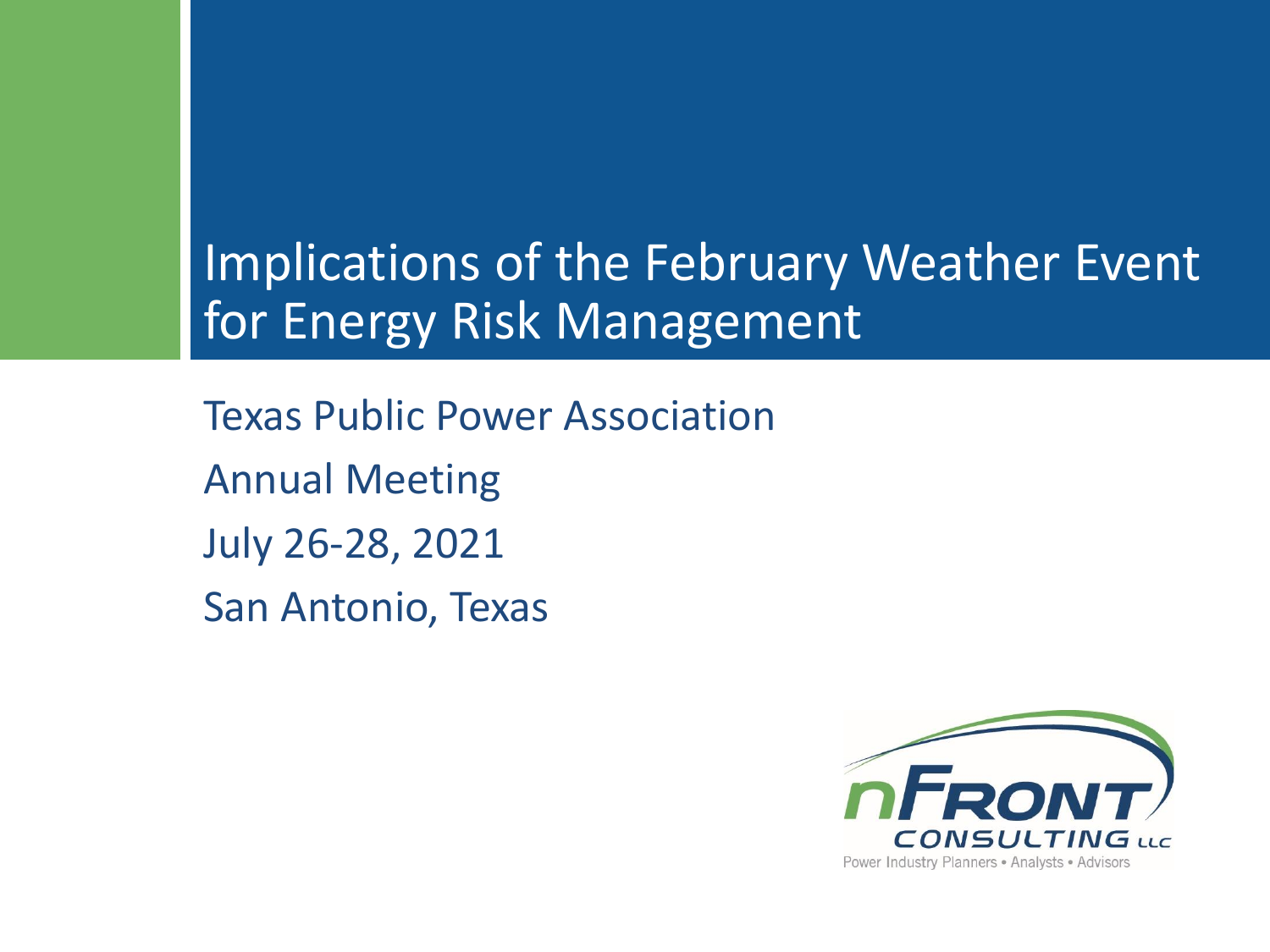# Introduction



P. Glen Justis Executive Consultant, nFront Consulting



314-619-3430 glenjustis@nfrontconsulting.com 35 Years consulting and industry experience

Client Service Focus

- Energy Risk Management
- Forecasting
- Power Supply Planning
- Rate Design and Pricing
- General Business Analytics
- Strategic Planning

Educational Background

- BS Nuclear Engineering
- MBA with honors
- The Wharton School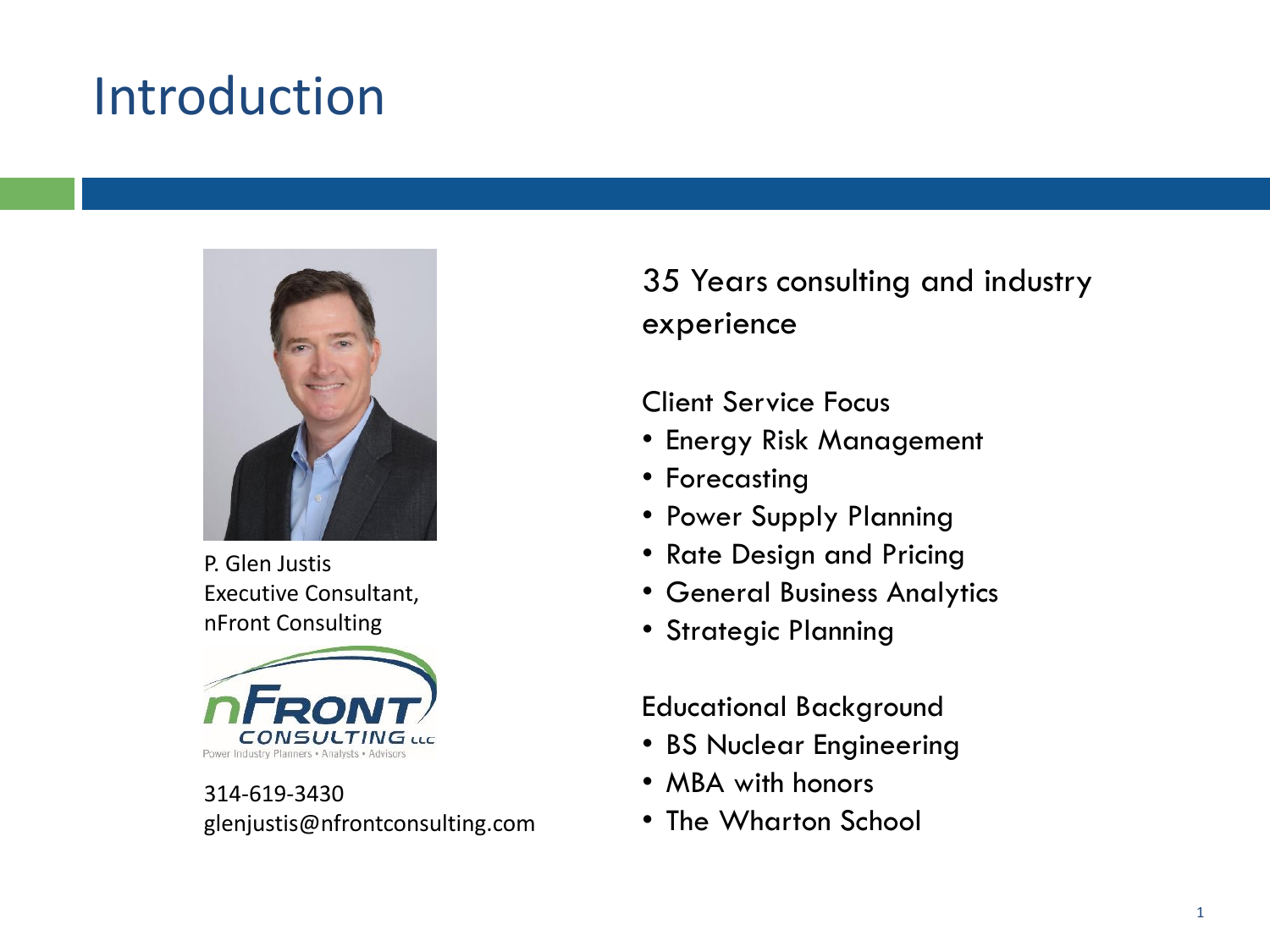# Introduction

- **n Front Consulting** provides consulting and advisory services to both support and optimize the assets, programs, systems, and business operations of our electric industry clients.
	- □ Planning and Optimization
	- □ Resource Integration, Implementation, and Management
	- □ Project Advisory Services
	- Environmental Services

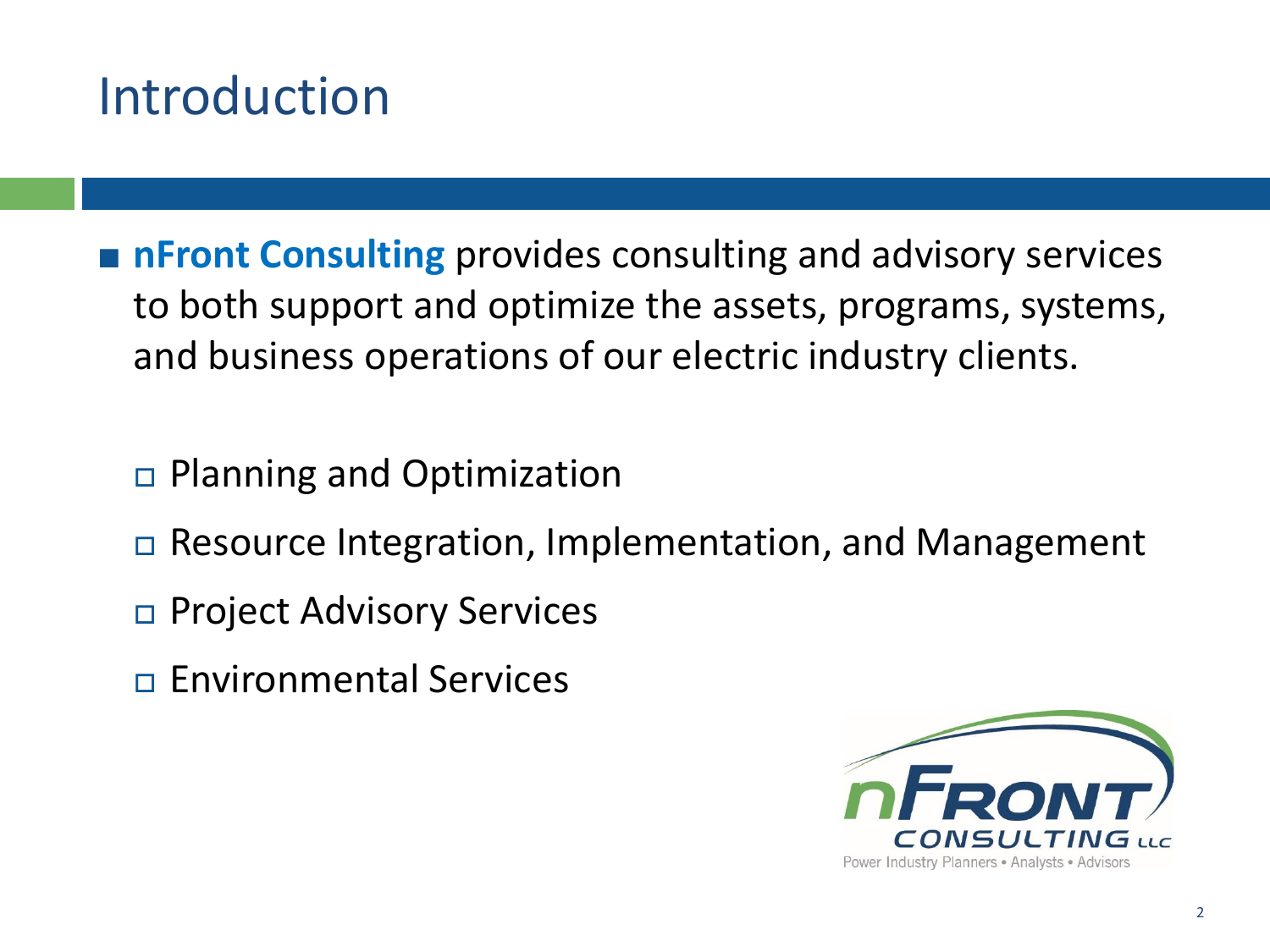#### **Overview**

- **Energy Risk Management History and Standards**
- Challenges of Extreme Events
- **Reconsidering Price Modeling and Hedging** Approaches
- Additional Considerations for Energy Risk Control
- The Wild Card Judicial and Legislative Action
- **Implications for Long-Term Resource Planning**
- Recommendations and Wrap-Up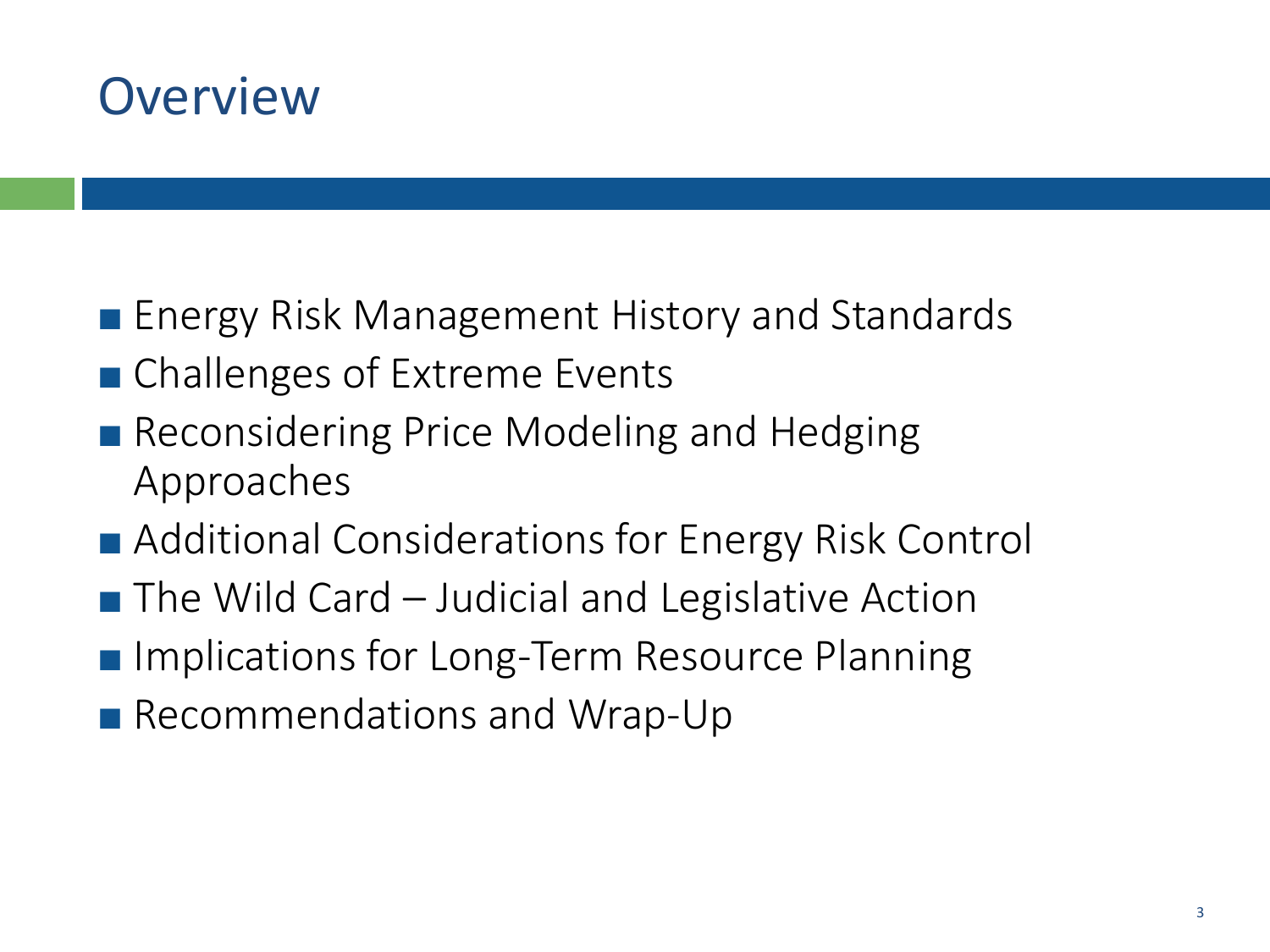# Energy Risk Management – What is It?

Energy risk management is a collection of processes and systems to help protect a utility against the economic effects of adverse changes in:

- Wholesale power prices
- Fuel prices
- Load behavior
- Generation availability
- Transmission congestion

Energy Risk Management is inherently defensive in nature.

*For most utilities, the value lies not in attempting to forecast specific prices, but rather, to understand price behavior, the drivers, and most importantly, the impact of potential adverse load and price changes on their energy portfolio and business economics.*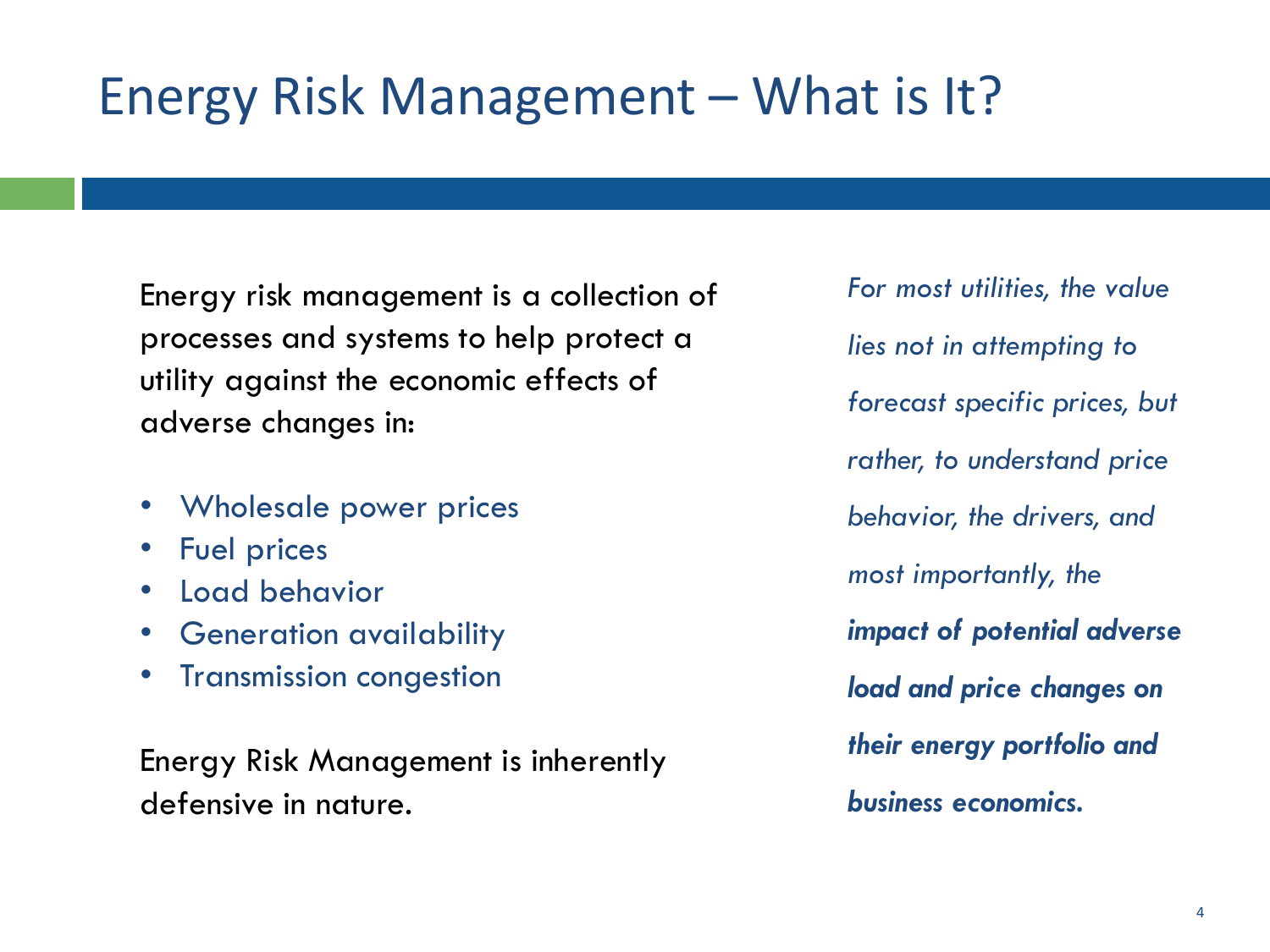# Energy Risk Management History

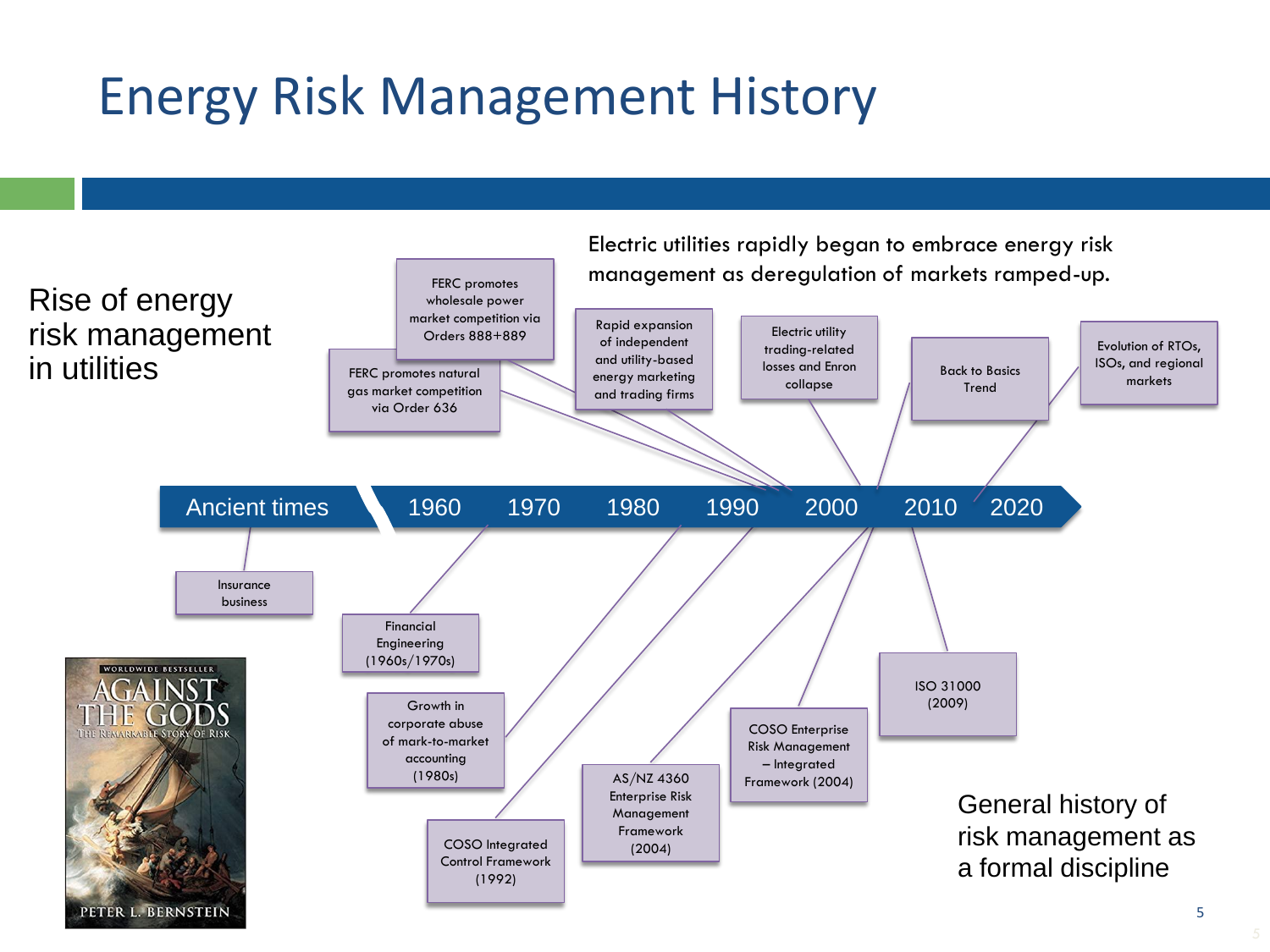# Energy Risk Management Cycle



Seasonally/Monthly/Weekly/Daily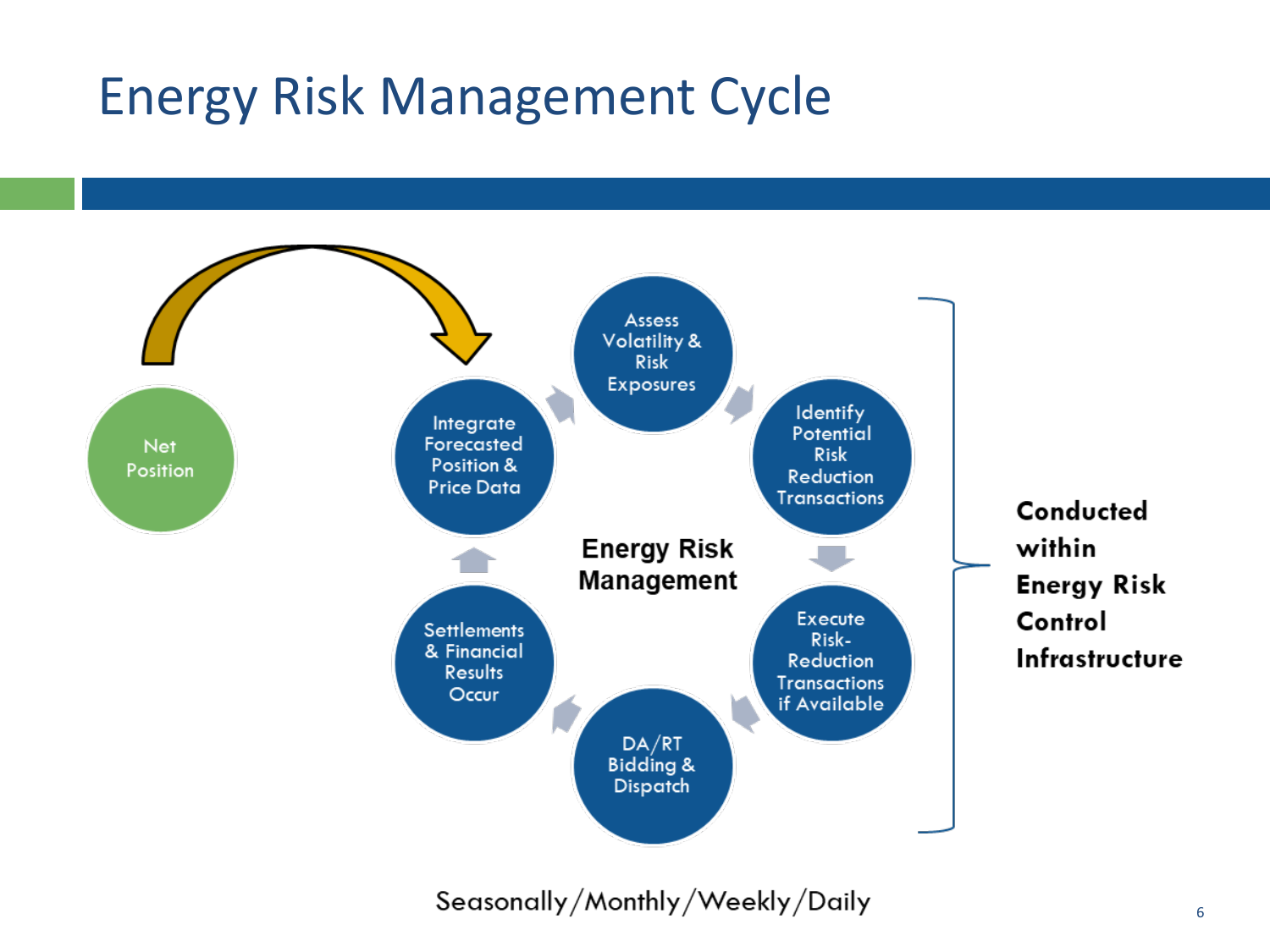# Energy Risk Management History & Standards

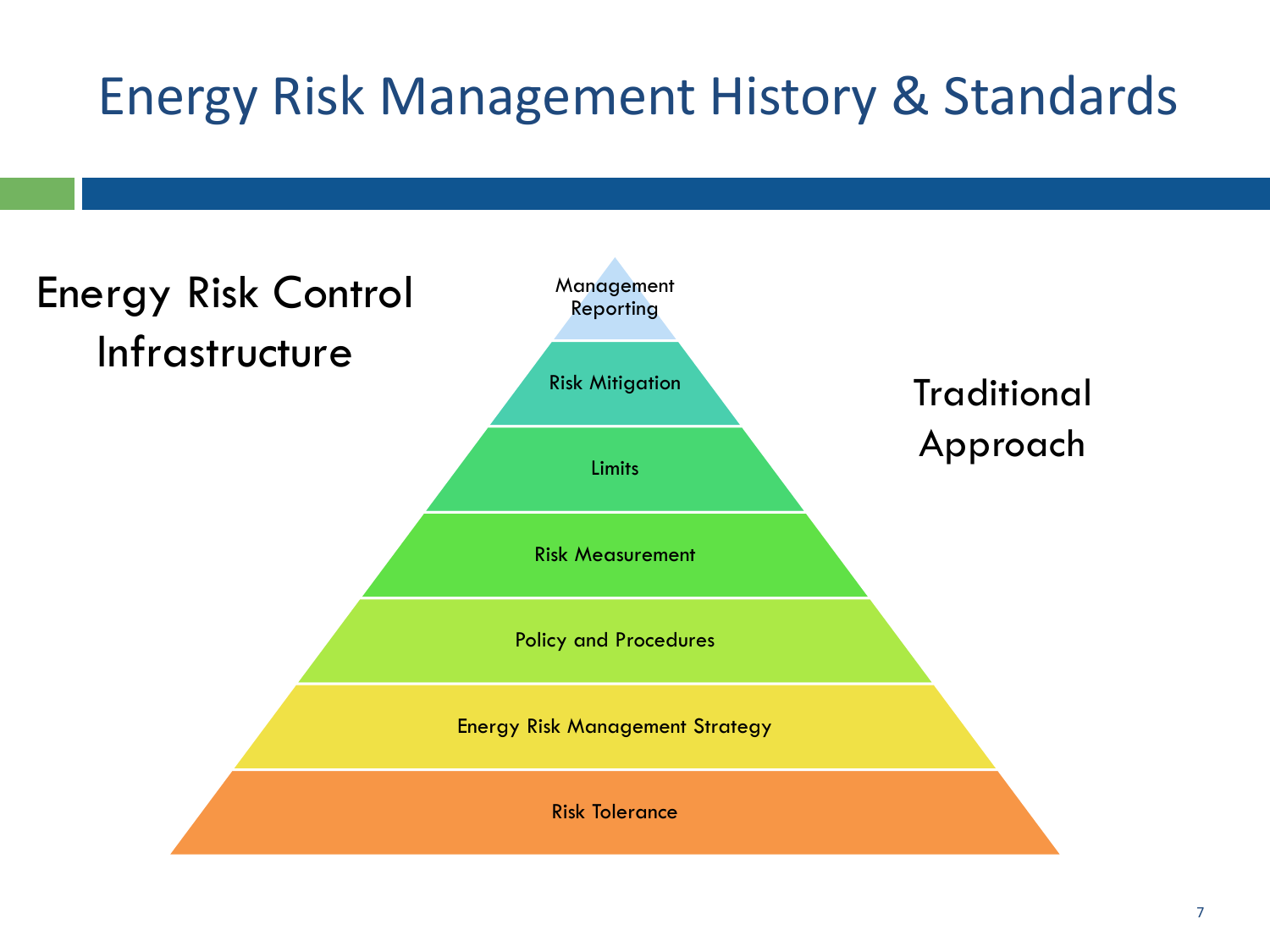# Energy Risk Management History & Standards

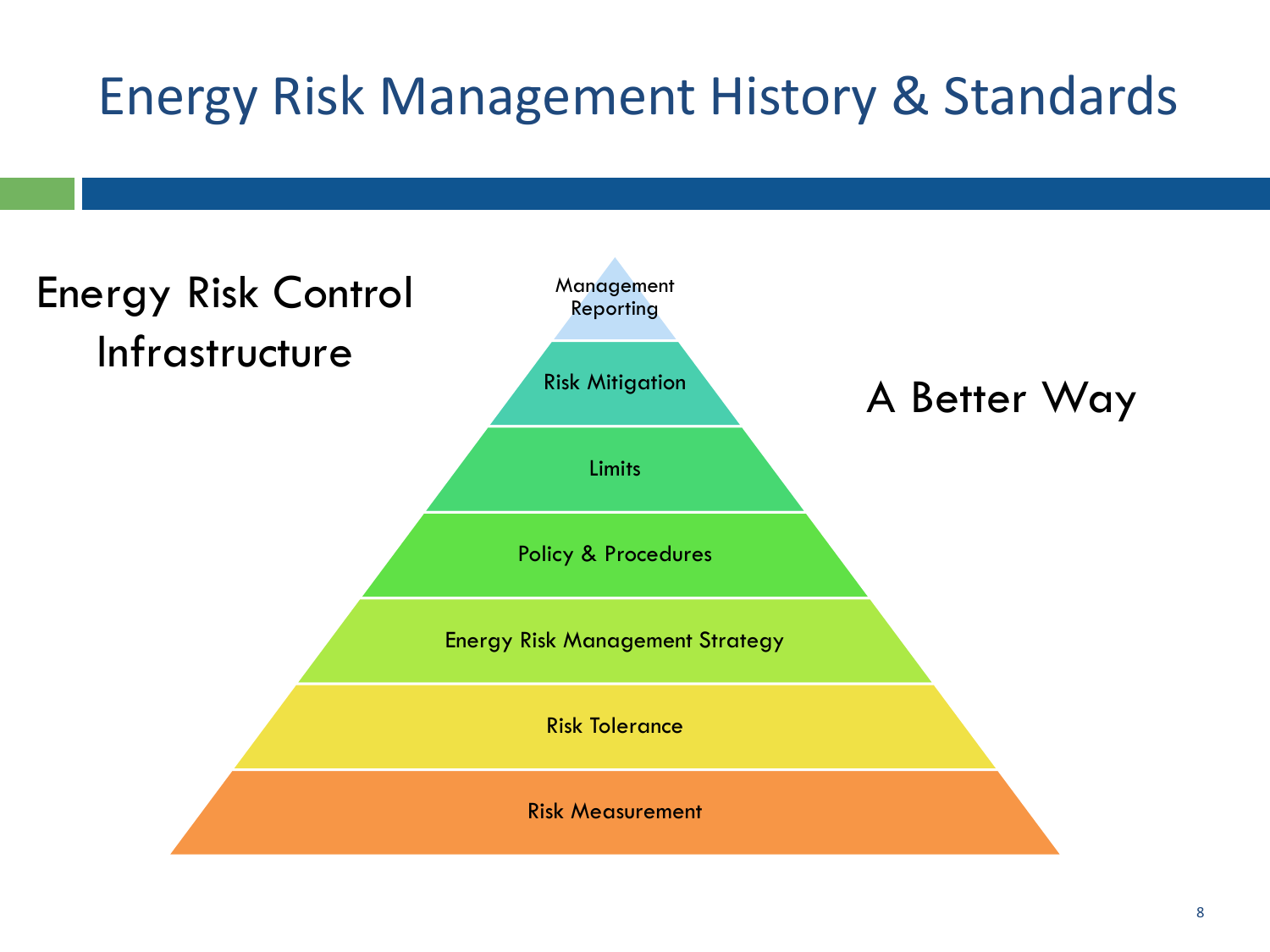# Energy Risk Management History & Standards

- Assets and contracts are typically mixed and matched to create a reliable, economic, and resilient energy portfolio.
	- Physical Resources
	- Resource-specific contracts
	- Non-resource specific contracts
		- Index-based supply contracts
		- **Eorwards** 
			- Physical
			- Financial
		- **Options** 
			- Physical
			- Financial
		- **Futures** 
			- Financial
		- **Swaps** 
			- Financial





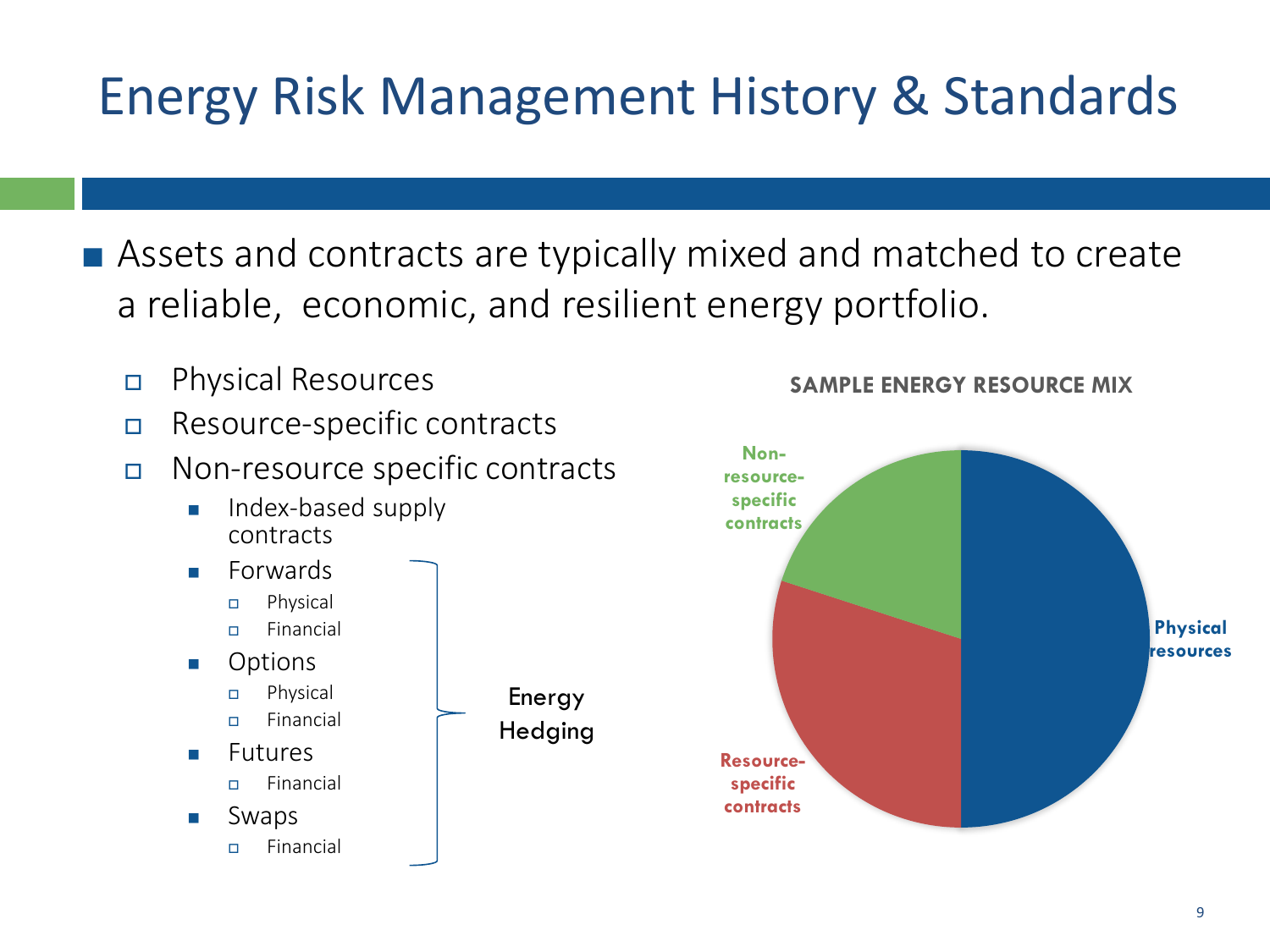- **They occur more often than then "should",** especially when near misses are considered.
- **Because we think they could never realistically** happen, we're typically not very prepared.
- **Risk measurement can be particularly** difficult.

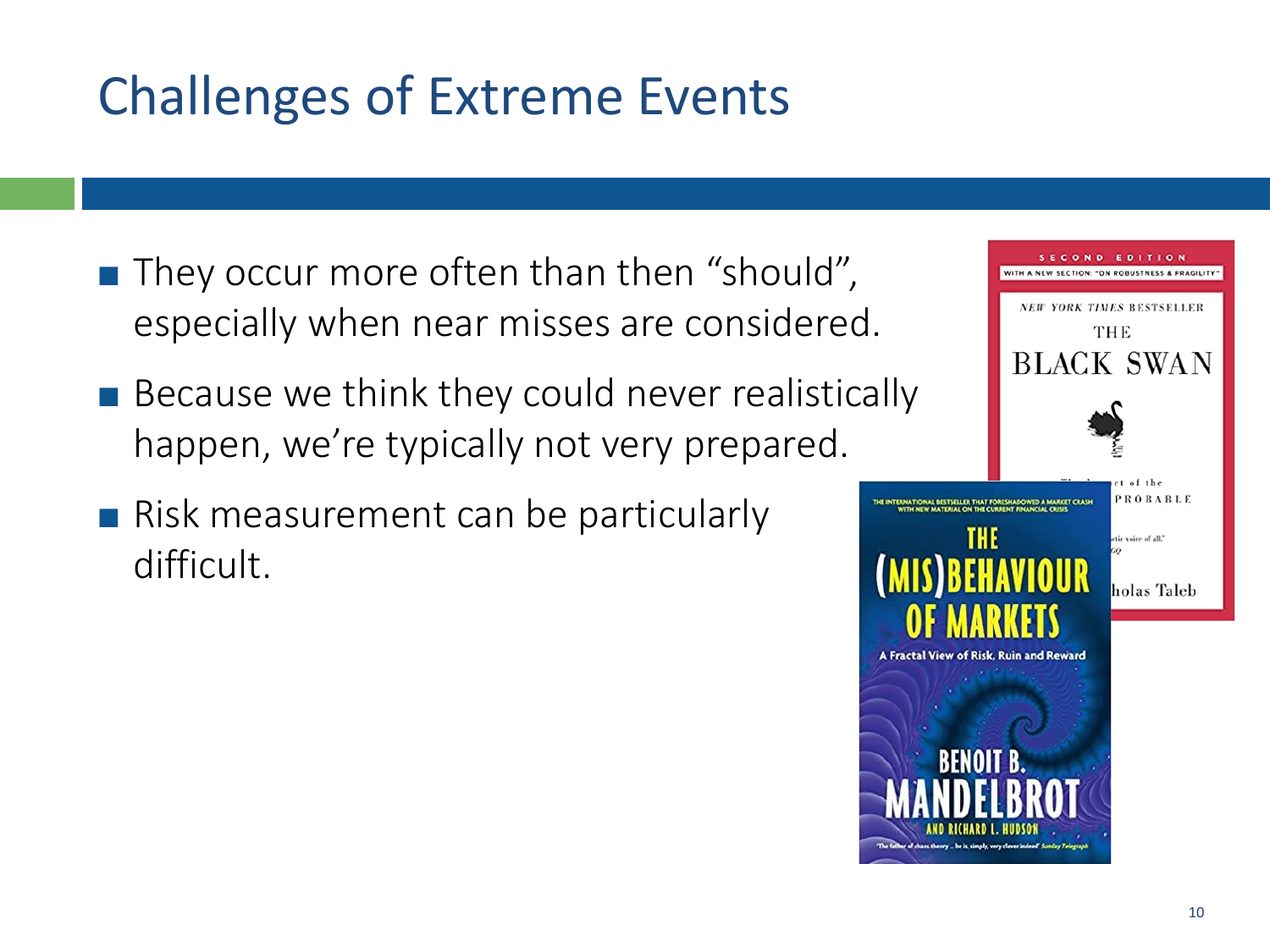#### **N** Winter Storm Uri

- $\Box$  Not one but three severe winter storms overlapped during Feb 10 through Feb 20, 2021
- Similar but worse than the "Groundhog Day Blizzard" of 2011
- $\Box$  Due in part to inadequately winterized generation and natural gas systems, the storms resulted in widespread electricity generation failures and rolling blackouts across ERCOT
	- ERCOT's isolation from the surrounding grid was a contributing factor
- $\Box$  More than 4.5 million homes and businesses were left without power, many in freezing temperatures and some for over a week
- Damages have been estimated at over \$195 billion, surpassing Hurricane Harvey as the costliest disaster in Texas history
- Some energy firms made billions in profits, while others went bankrupt

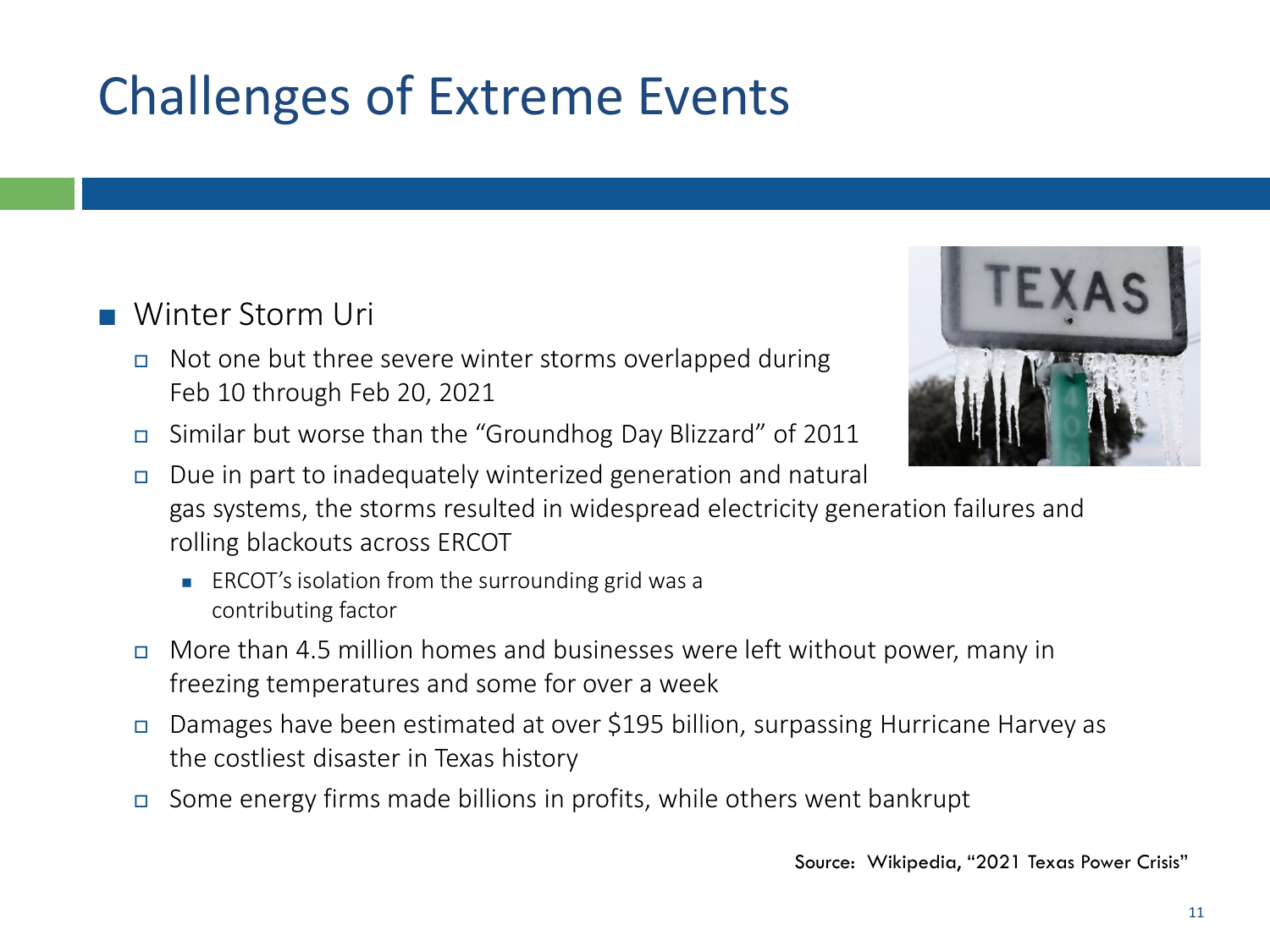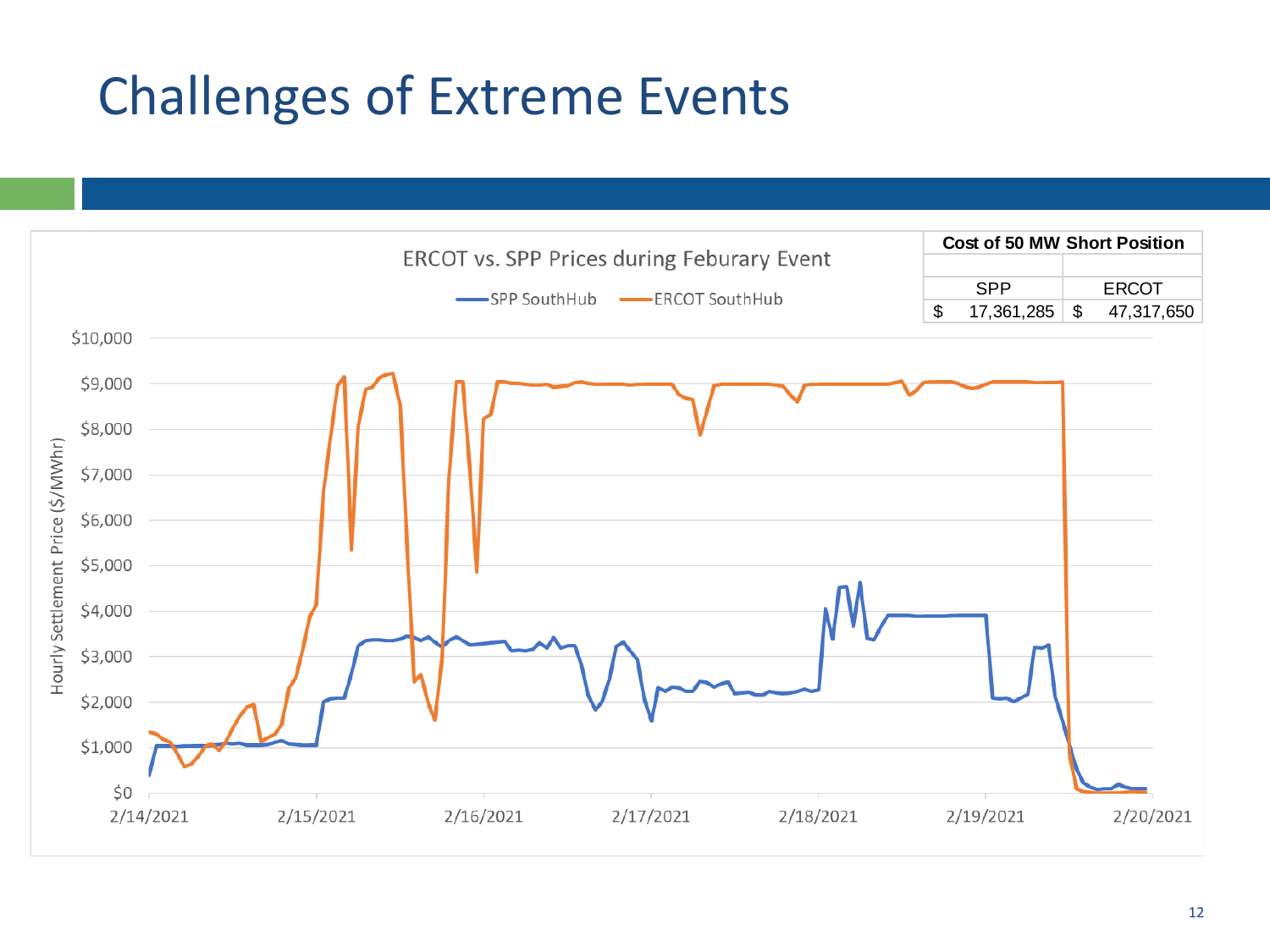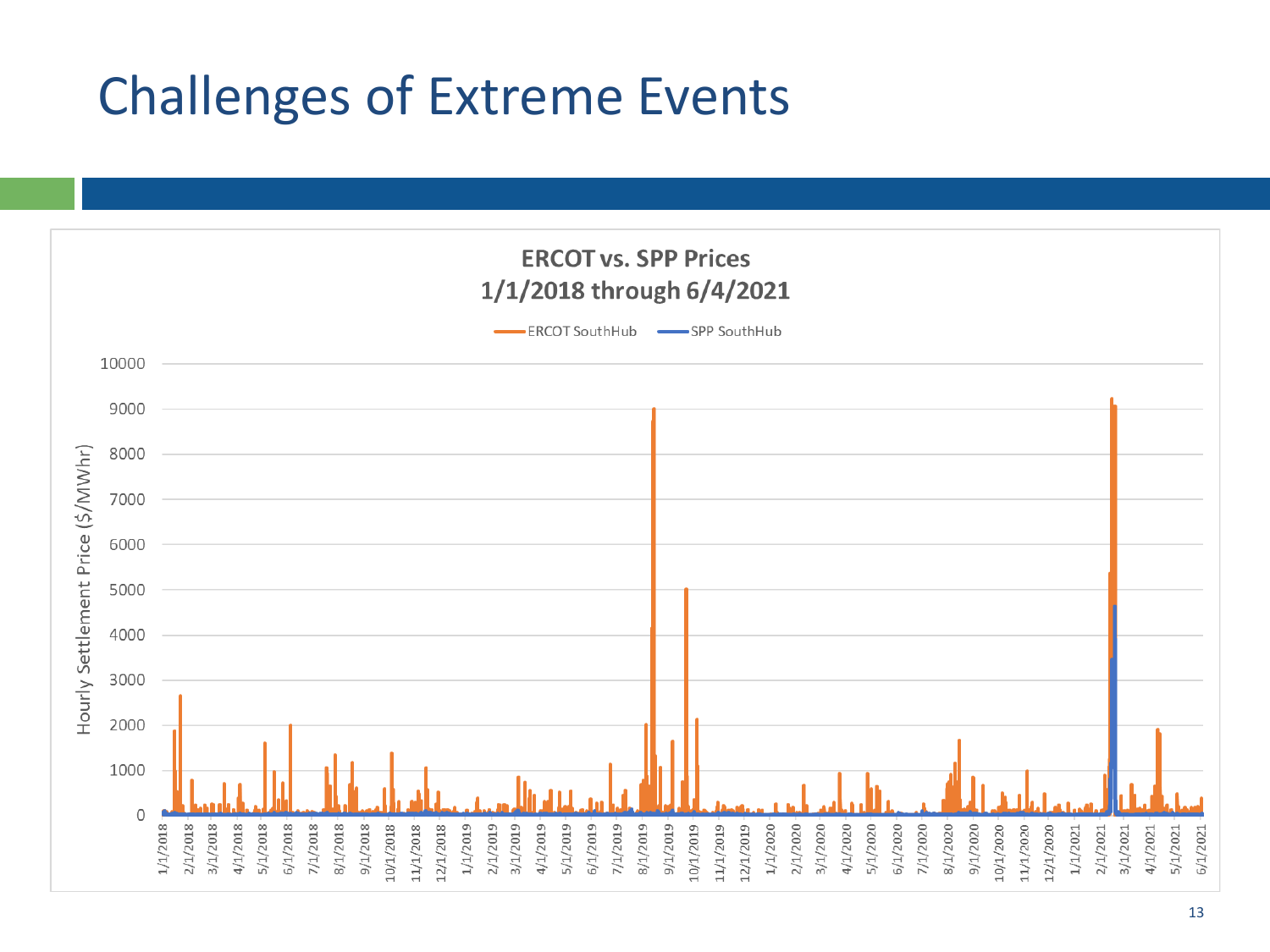- Value and Importance of Monte Carlo simulation
	- □ What?

For more info: https://www.palisade.com/ [risk/monte\\_carlo\\_simulation](https://www.palisade.com/risk/monte_carlo_simulation.asp)

■ Simulation approach that allows for rapid data-driven examination of portfolio behavior across thousands (typically) of combinations of potential load, generation, and market conditions



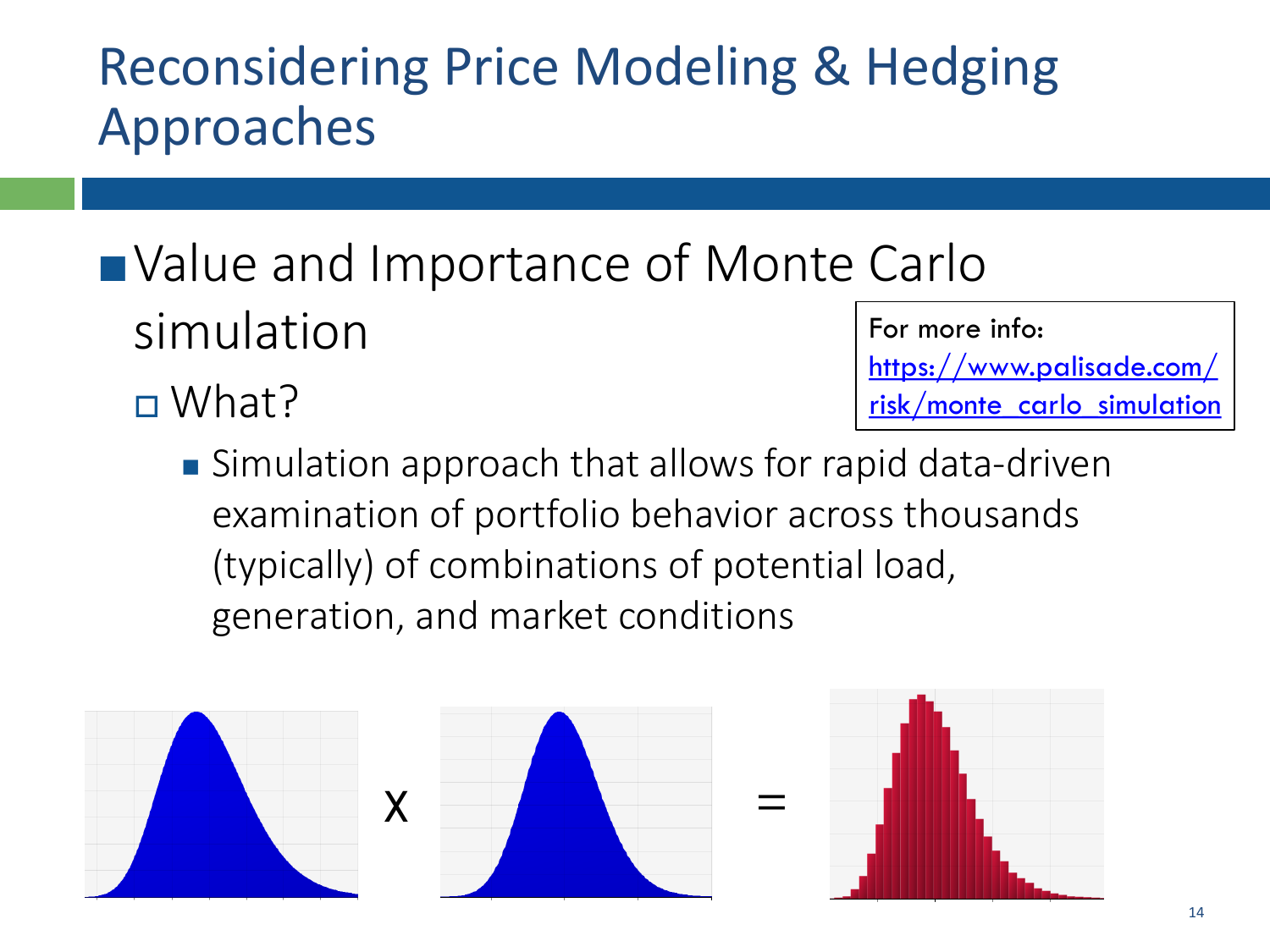## **Simple Live Example**

|    | A               | B                                                                 |                                                   |  |  |
|----|-----------------|-------------------------------------------------------------------|---------------------------------------------------|--|--|
|    |                 | <b>Simple Monte Carlo Simulation Example</b>                      |                                                   |  |  |
| 2  |                 |                                                                   |                                                   |  |  |
| 3  |                 |                                                                   | Expected Value   Uncertainty (Standard Deviation) |  |  |
| 4  | Price           | 30                                                                | 20%                                               |  |  |
| 5  | Volume          | 1,000                                                             | 10%                                               |  |  |
| 6  | Total Cost   \$ | 30,000                                                            |                                                   |  |  |
|    |                 |                                                                   |                                                   |  |  |
| 8  |                 | What is the range of Total Cost at various levels of probability? |                                                   |  |  |
| 9  |                 | What is the average Total Cost?                                   |                                                   |  |  |
| 10 |                 | What is the most likely Total Cost?                               |                                                   |  |  |
| 11 |                 |                                                                   |                                                   |  |  |
|    |                 |                                                                   |                                                   |  |  |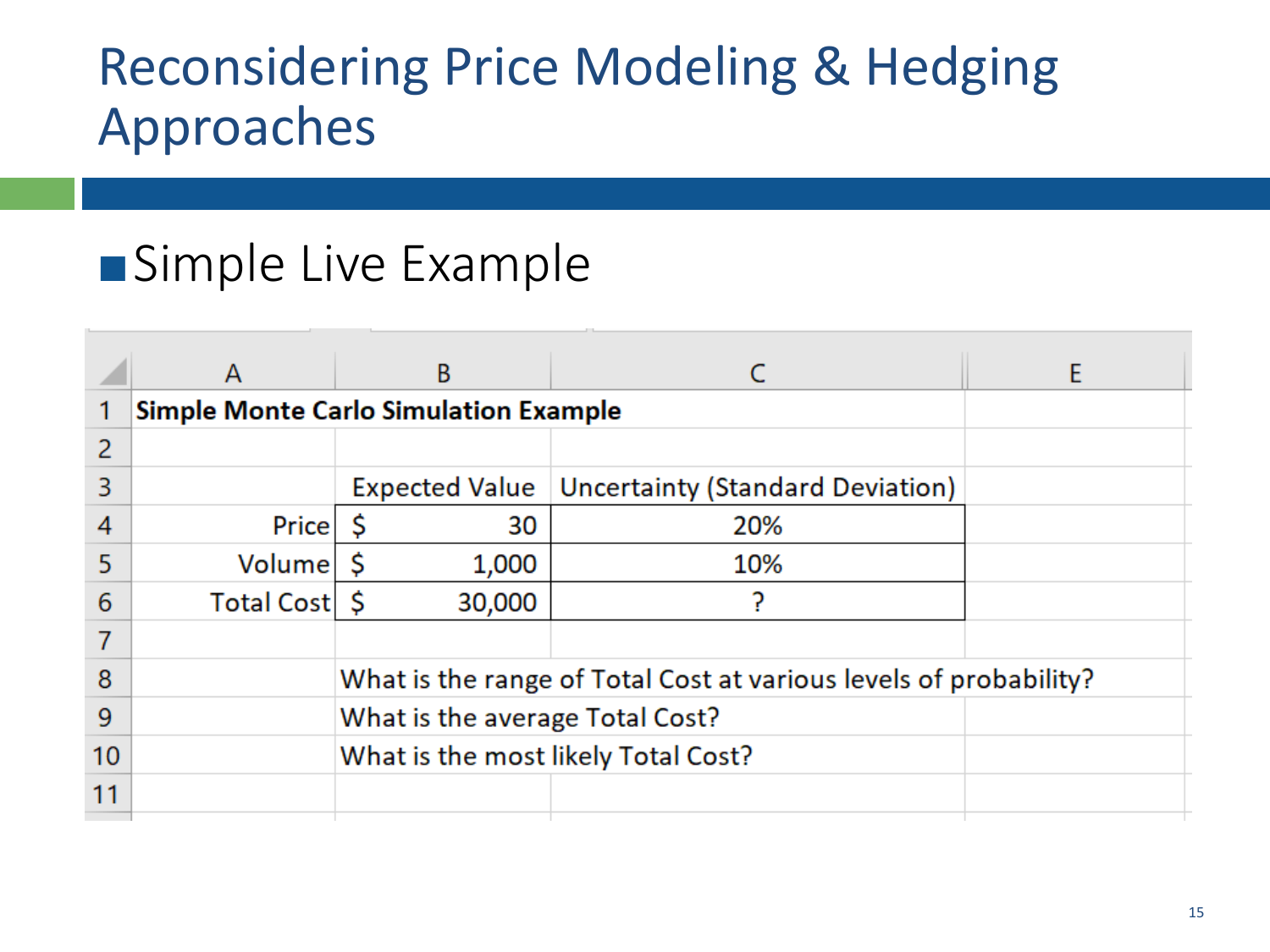■ Value and Importance of Monte Carlo simulation

- $\Box$  Why?
	- Greater insight
	- Stronger decisions
- $\Box$  How?
	- Data-driven
	- Statistically defensible
	- Designed to readily incorporate correlations
	- Supports risk-informed optimization
	- Can be mixed and matched with scenario analysis to create powerful analyses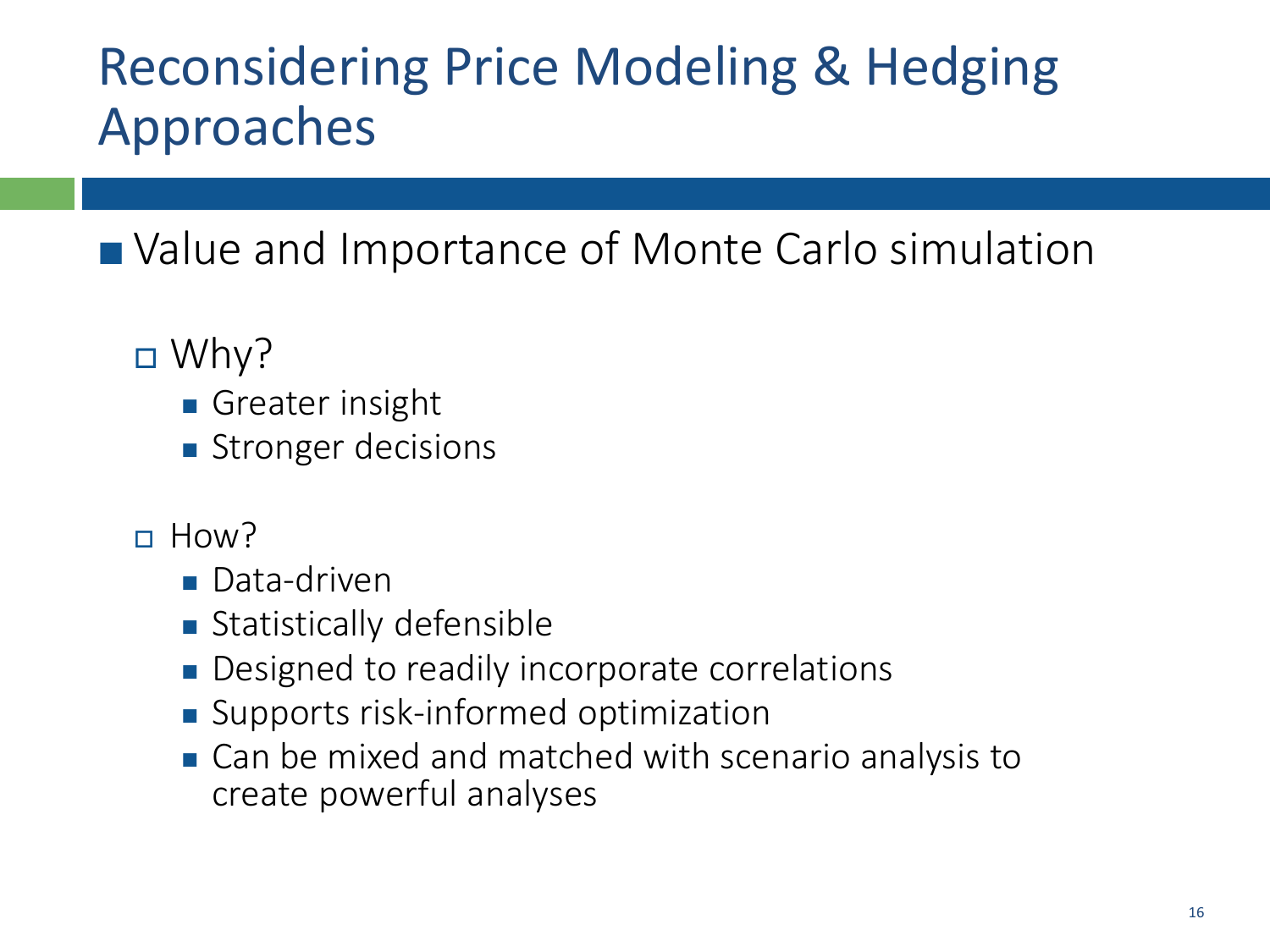**Historically, simple price distribution forms have been** considered sufficient to model energy markets.

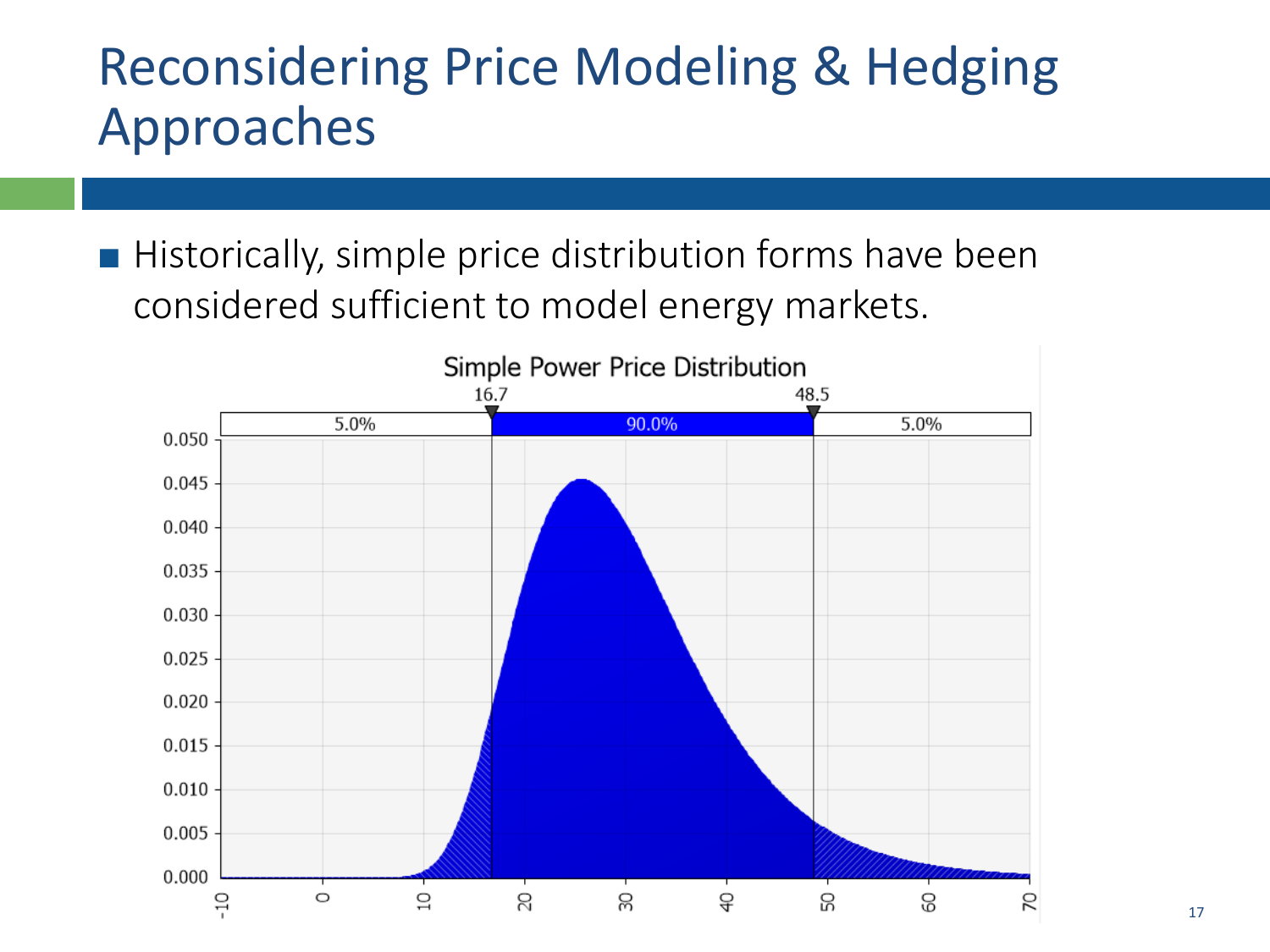■ However, this type of data fit is poor for ERCOT and can lead to misleading results.

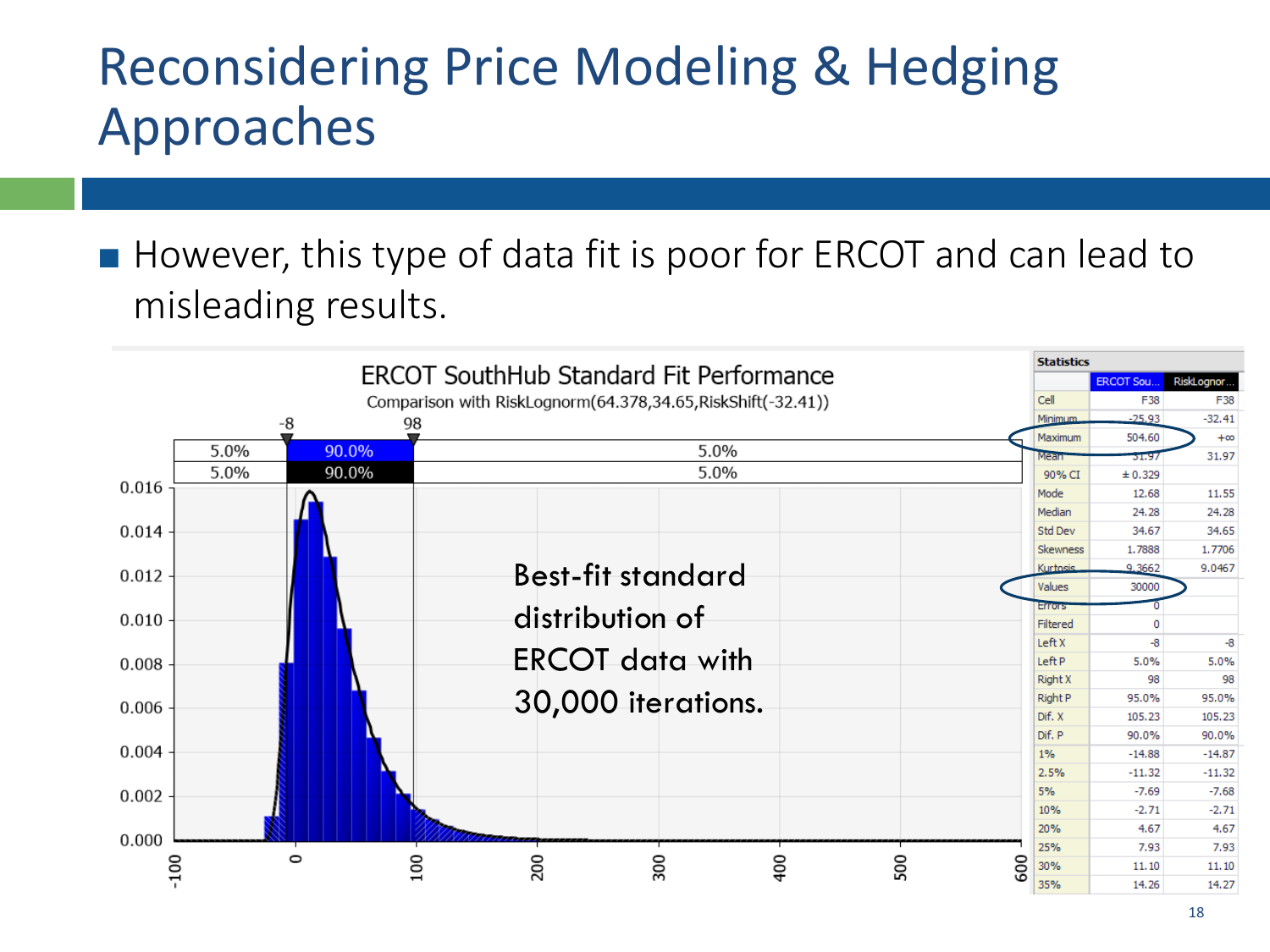- The severity and duration of extreme events (Scarcity Events) in some markets makes alternative approaches necessary.
- One such approach we have found very useful is a **bi-modal** model, where:

Mean Simulated Price  $=$  Forward Price  $=$ 

# Mean Normal Price + [Scarcity Probability] X [Mean Scarcity Adder]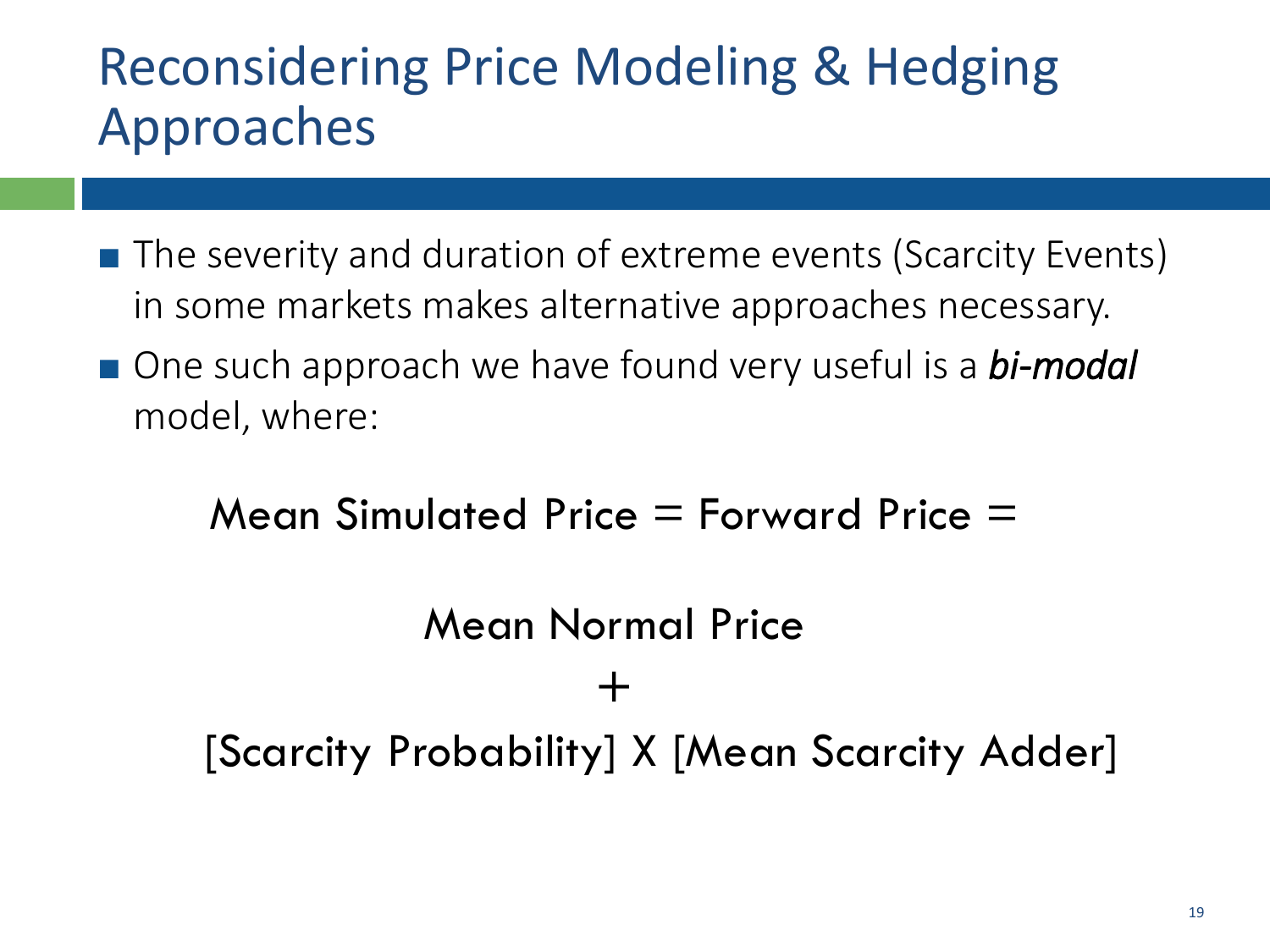

#### Highest 1% of results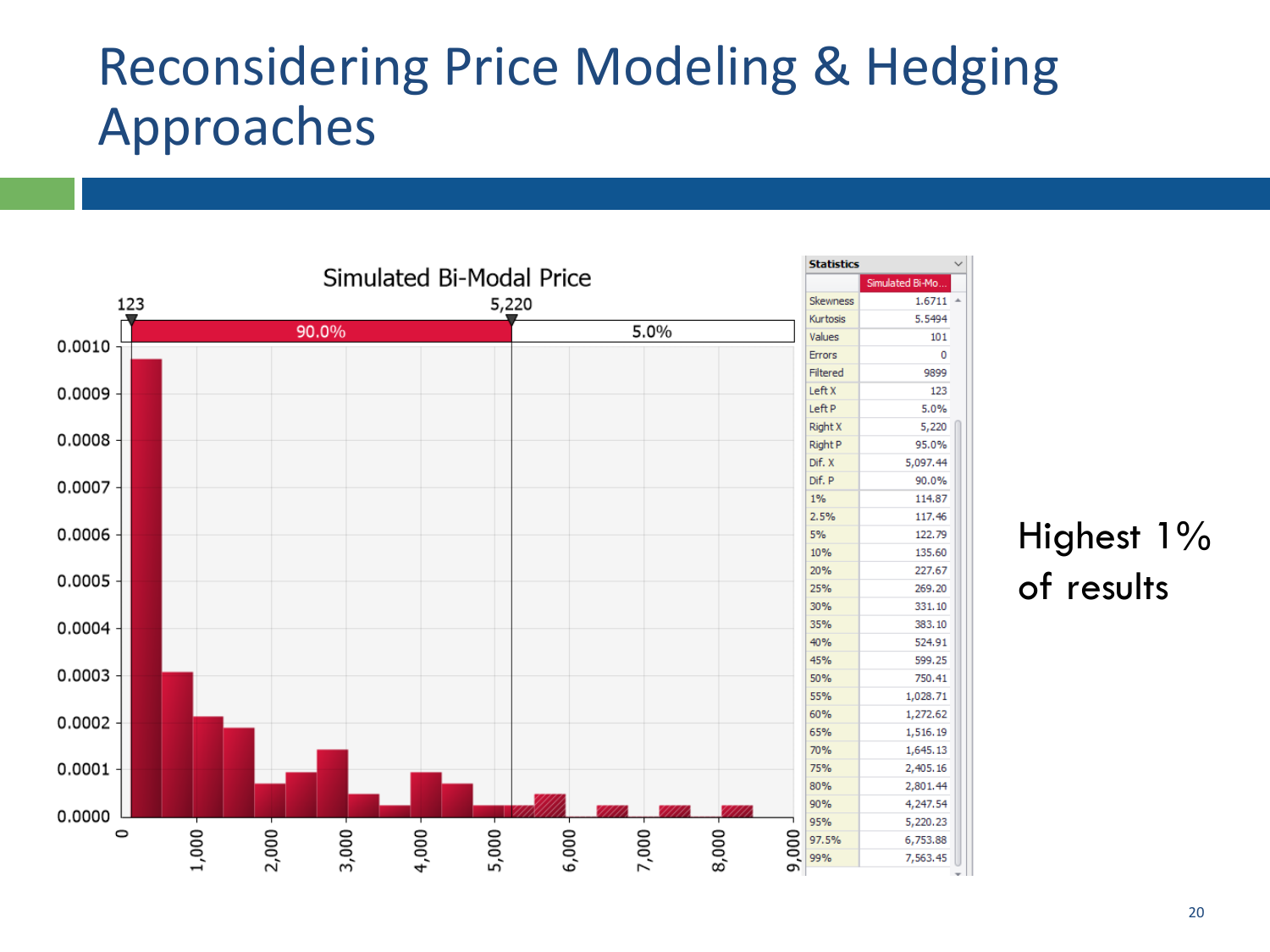## ■ Why does this matter?

- More accurately reflects potential cost under low probability, extreme events
- Provides better signal (and justification) for beneficial hedging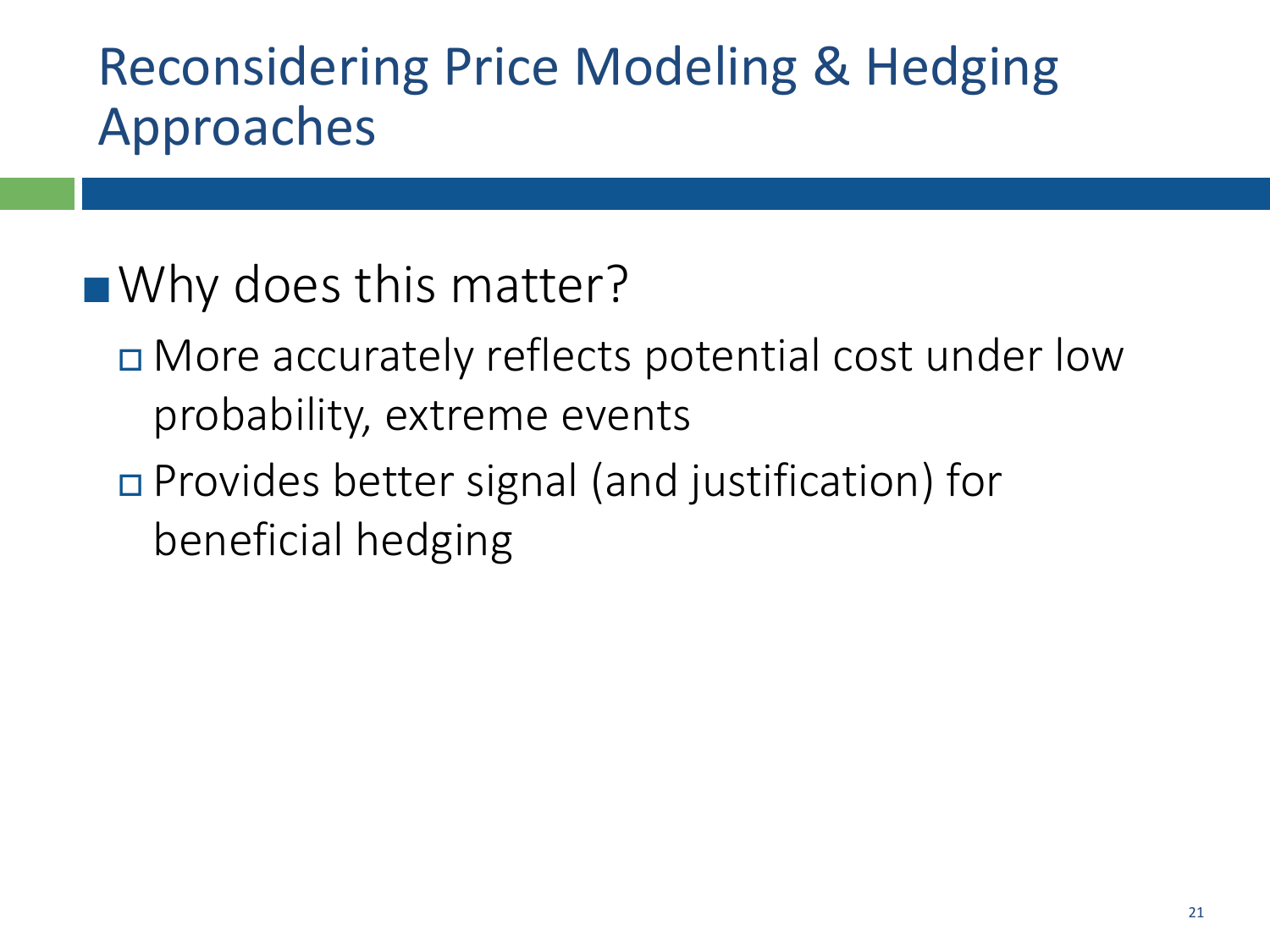#### Hedge Analysis Results using Lognormal Model

|                 | <b>Without Hedge</b> | <b>With Hedge</b> |       |
|-----------------|----------------------|-------------------|-------|
| <b>Ave Cost</b> | \$15M                | <b>Ave Cost</b>   | \$16M |
| Max Cost        | \$20M                | <b>Max Cost</b>   | \$19M |

#### Hedge Analysis Results using Bi-Modal Model

|          | <b>Without Hedge</b> | <b>With Hedge</b> |       |
|----------|----------------------|-------------------|-------|
| Ave Cost | \$15M                | <b>Ave Cost</b>   | \$16M |
| Max Cost | \$60M                | Max Cost          | \$40M |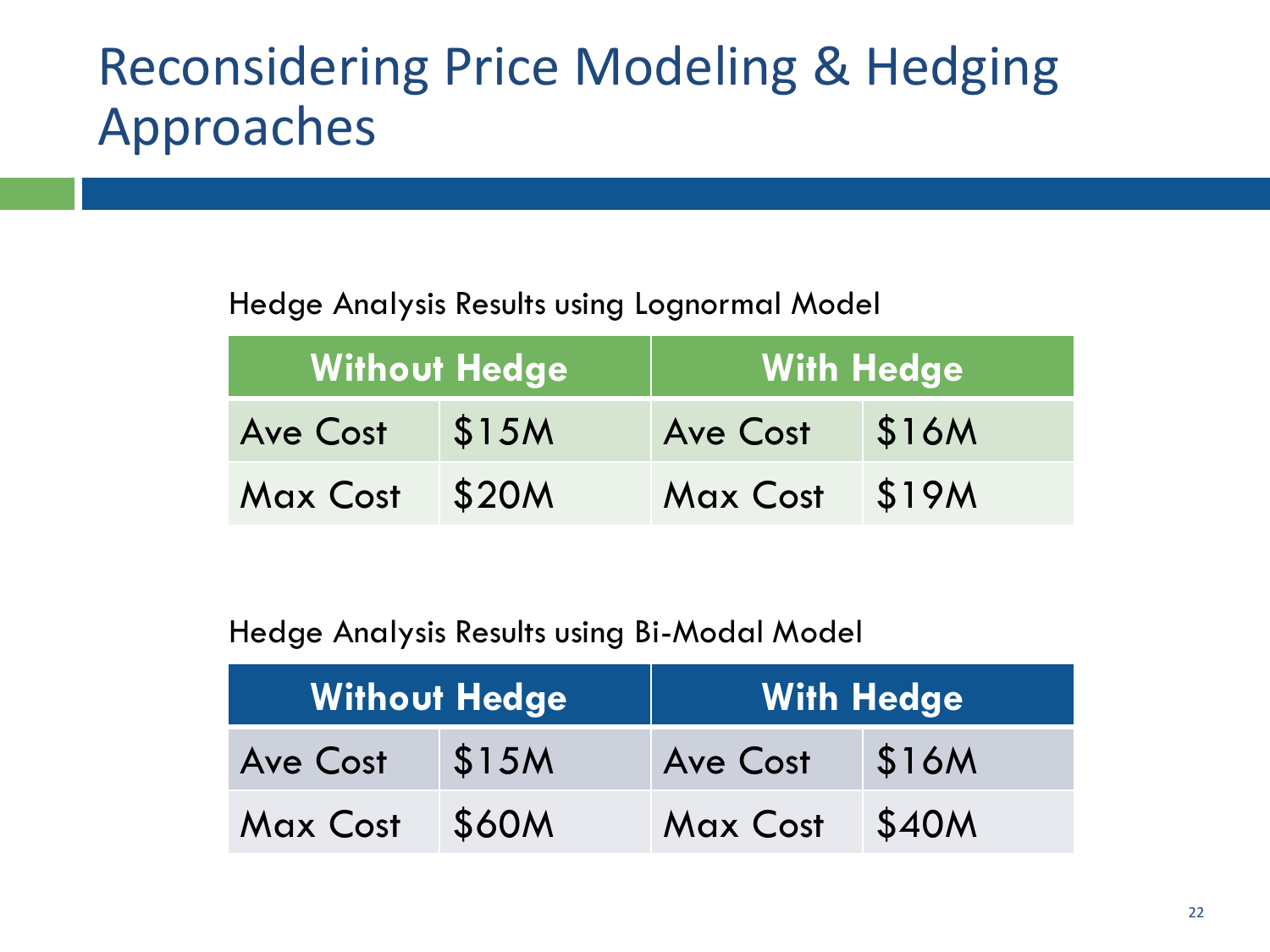# Additional Considerations for Energy Risk Control Infrastructure

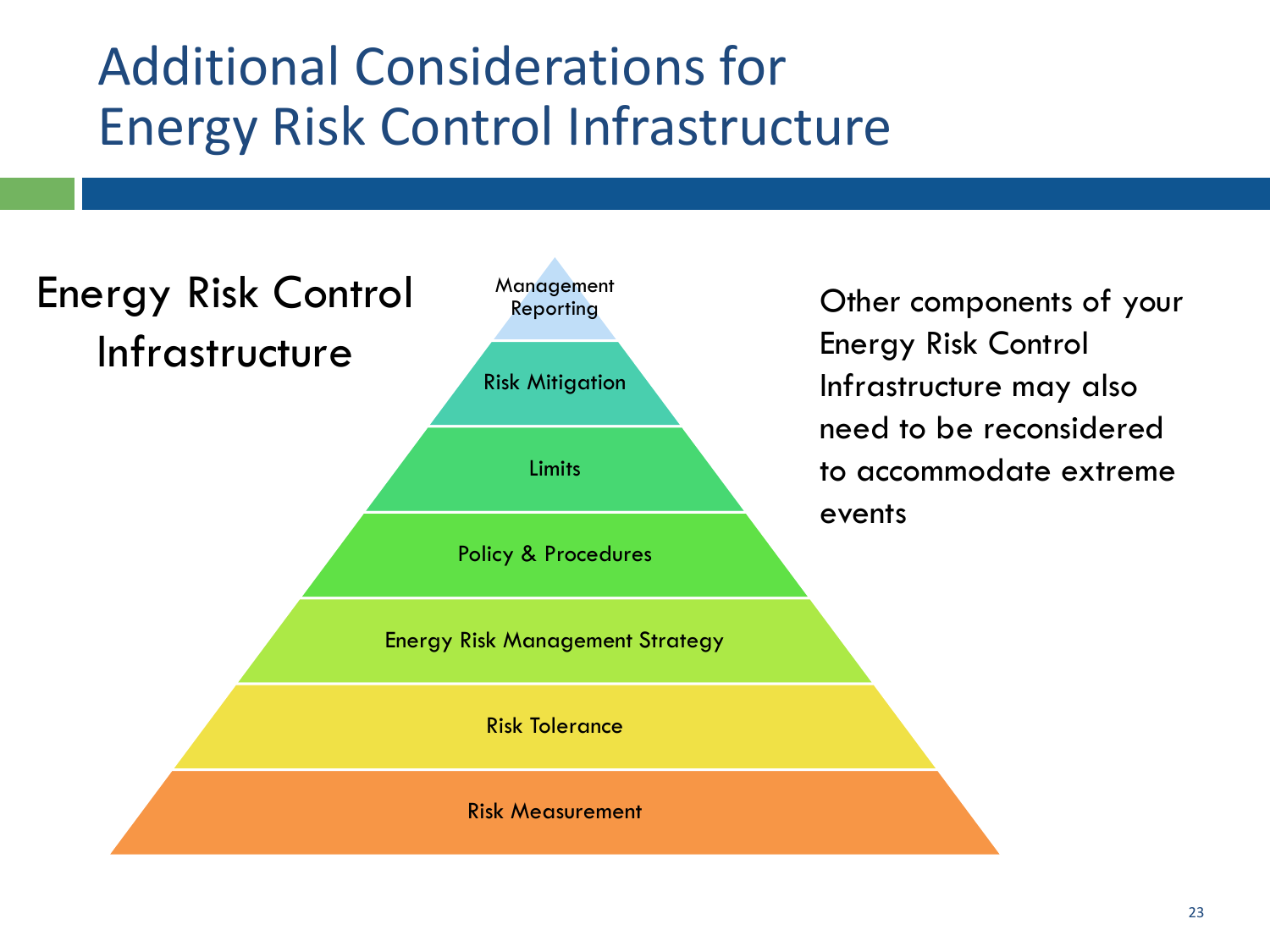# The Wild Card – Judicial and Legislative Action

#### Lawsuits

- Griddy Class Action
- ERCOT and Centerpoint
- $\Box$  ERCOT and Entergy Texas
- American Electric Power & ERCOT

#### Texas Legislative Actions

- n HR 2586
- $n$  HB 16
- $\Box$  SB 2
- $\Box$  SB 3
- $\Box$  SB 1580
- $\sqrt{5}$  SR 4492
- $\Box$  SB 1520
- $\overline{P}$  SB 415
- $\Box$  SB 2154
- $\Box$  HB 2151

#### **Texas Governor Signs Laws Requiring Power Companies To Weatherize After Winter Storm**

#### **Forbes**

The "tug-of-war" between industry, customers, lawyers, legislators, regulators, and ERCOT is likely to contribute to market volatility for the foreseeable future in the ERCOT market.

**Also, to what extent do you rely on lawsuits and legislative action to protect you?**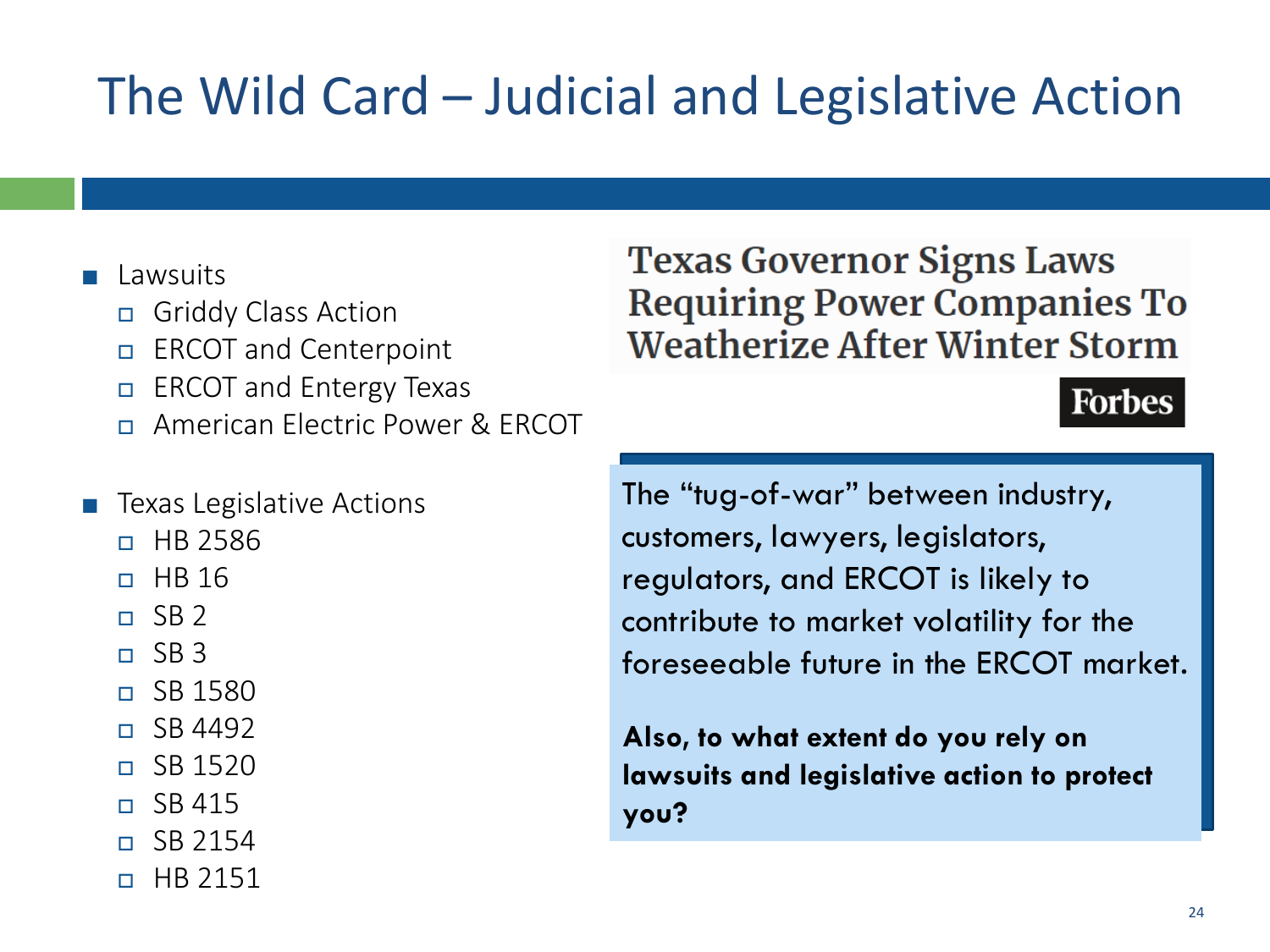# Implications for Long-Term Resource Planning



Every 3-5 years and as needed Seasonally/Monthly/Weekly/Daily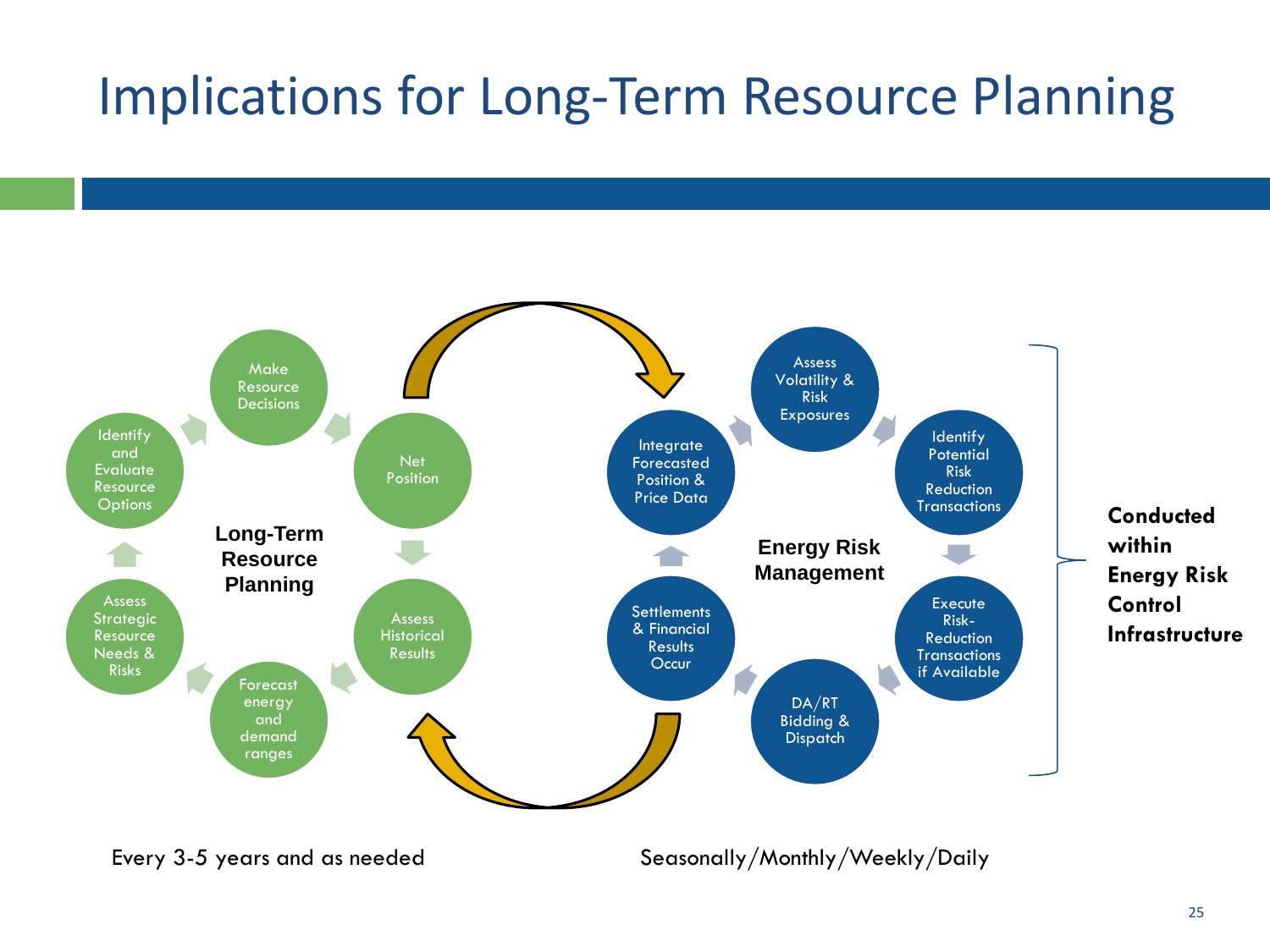# Implications for Long-Term Resource Planning

- **Develop a clear policy on capacity reserves** 
	- How much and what types in which months?
- Carefully consider fuel source diversity in your portfolio
- **Fuel flexibility is now more valuable**
- Be careful about resource locations
- Don't neglect to consider credit risk in all contracting activities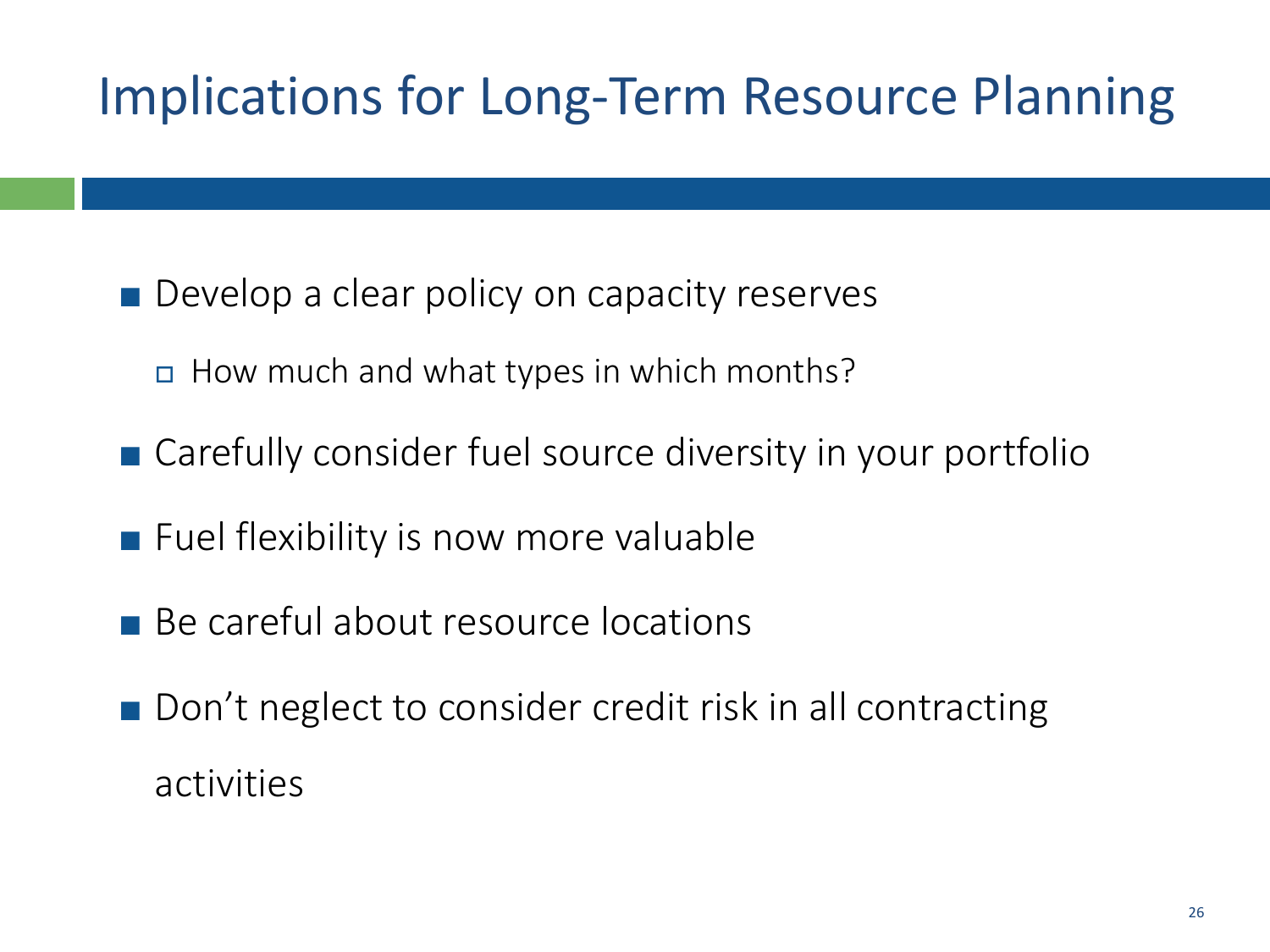# Recap and Recommendations

#### $\blacksquare$  Recap

- Today, high quality risk measurement and communication is more important than ever.
- Simulation modeling using Monte Carlo analysis is a powerful method that is very helpful in analyzing the risks of volatile markets such as ERCOT that are prone to severe events.
- □ However, it is important to be careful when determining how best to model prices so that extreme outcomes are reflected in the simulation.
- $\Box$  The continued (and potentially increasing) volatility in markets such as ERCOT makes hedging increasingly economical, even with large premiums.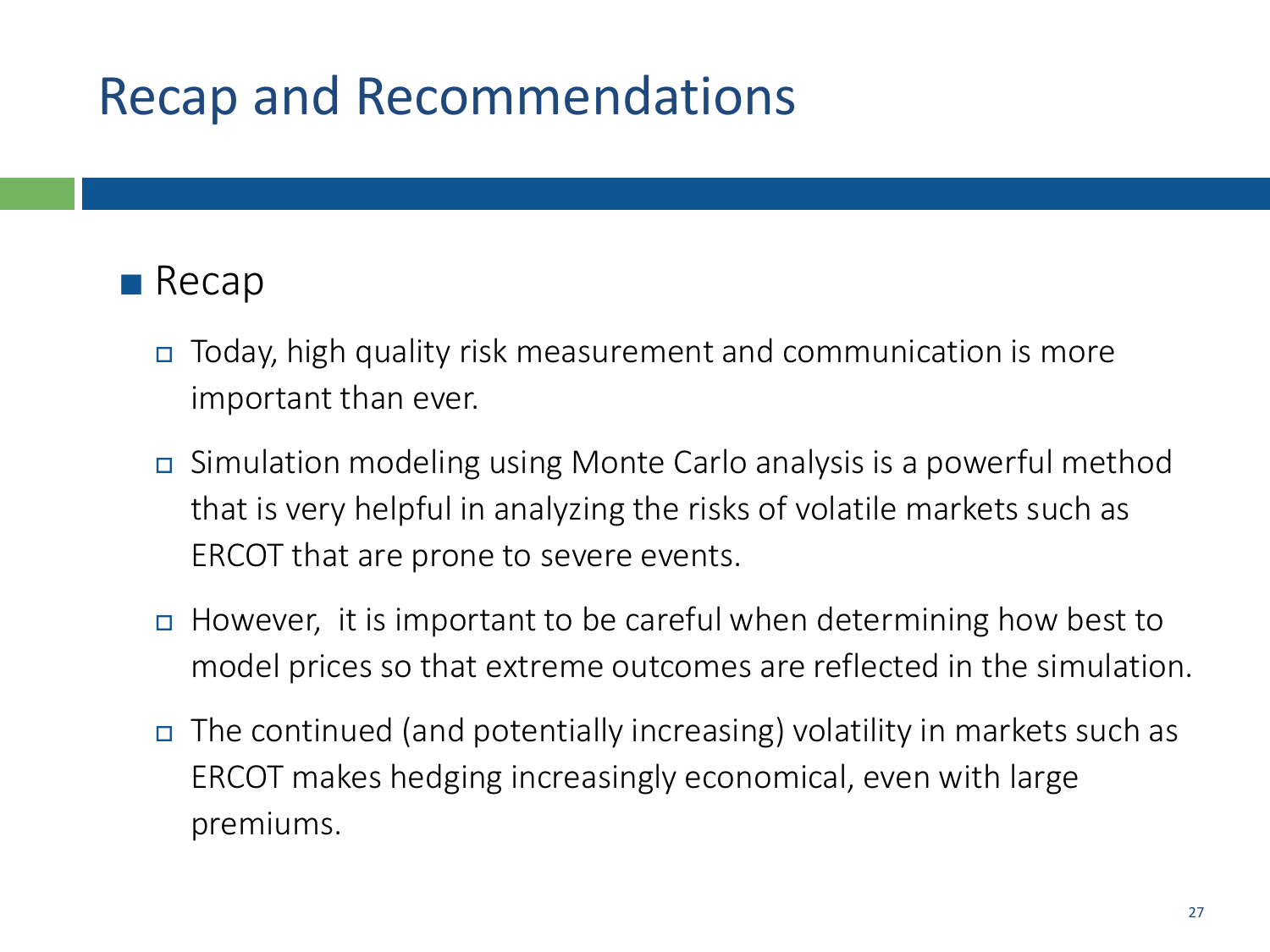# Recap and Recommendations

#### **Recommendations for Consideration**

- $\Box$  Be sure of the quality of the risk measurement information you are producing and/or receiving.
- If you haven't updated your energy risk management program recently, now might be a good time to do it.
- $\Box$  If you use a 3<sup>rd</sup> party transaction agent, double-check that risk management roles and responsibilities are crystal clear.
- Revisit your long-term resource plan more often.
	- Keep it fresh and don't just look at it on your shelf.